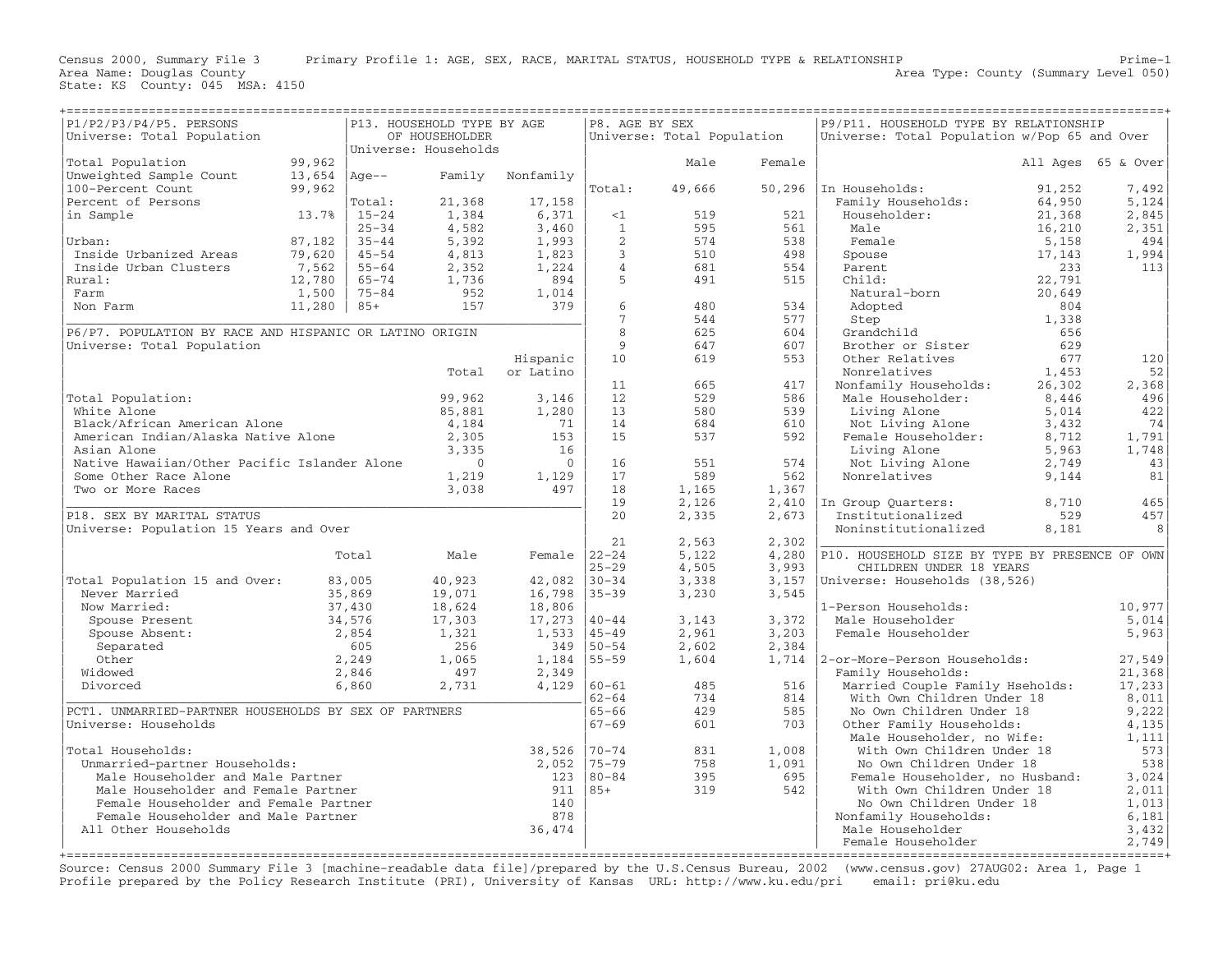Census 2000, Summary File 3 Primary Profile 2: GRANDPARENTS; FAMILY TYPE; CITIZENSHIP, BIRTHPLACE, ENTRY YEAR; LANGUAGE Prime−2 Area Type: County (Summary Level 050) Area Name: Douglas County<br>State: KS County: 045 MSA: 4150

| PCT8. GRANDPARENTS BY LENGTH OF TIME RESPONSIBLE                        |                         | P15. FAMILY TYPE BY PRESENCE OF OWN CHILDREN                         |             |         | P21. PLACE OF BIRTH BY CITIZENSHIP STATUS                           |                |
|-------------------------------------------------------------------------|-------------------------|----------------------------------------------------------------------|-------------|---------|---------------------------------------------------------------------|----------------|
| FOR GRANDCHILDREN UNDER 18 YEARS                                        |                         | UNDER 18 YEARS BY AGE OF OWN CHILDREN                                |             |         | Universe: Total Population                                          |                |
| Universe: Population 30 Years and Over in Households Universe: Families |                         |                                                                      |             |         | Total Population:                                                   | 99,962         |
| Total Pop. 30+ in Households:                                           | 43,953                  | Total Families:                                                      |             | 21,368  |                                                                     |                |
|                                                                         |                         |                                                                      |             |         | Native:                                                             | 94,794         |
| Living with Own Grandchildren                                           |                         |                                                                      |             |         | Born in State of Residence                                          | 52,992         |
| Under 18 Years:                                                         | 672                     | Married Couple Families: 17,233<br>With Own Children Under 18: 8,011 |             |         | Born in Other State in the                                          |                |
| Grandparents Responsible for                                            |                         | Under 6 Years Only                                                   |             | 2,113   | United States:                                                      | 40,767         |
| Own Grandchildren Under 18 Years: 319                                   |                         | Under $6$ and $6$ to $17$ Years $1,835$                              |             |         | Northeast                                                           | 3,059          |
| Length of Time --                                                       |                         | 6 to 17 Years Only                                                   |             | 4,063   | Midwest                                                             | 20,932         |
| Less Than 6 Months                                                      | 51                      | No Own Children Under 18                                             |             | 9,222   | South                                                               | 9,505          |
| 6 to 11 Months                                                          | 50                      |                                                                      |             |         | West                                                                | 7,271          |
| 1 to 2 Years                                                            | 67                      | Other Families:                                                      |             | 4,135   | Born Outside the United States:                                     | 1,035          |
| 3 to 4 Years                                                            | 22                      |                                                                      |             |         | Puerto Rico                                                         | 84             |
| 5 Years or More                                                         | 129                     | Male Householder,<br>No Wife Present:<br>With Own Children Under 18: |             | 1,111   | U.S. Island Areas                                                   | 21             |
|                                                                         |                         |                                                                      |             | 573     | Born Abroad of American                                             |                |
| Grandparents Not Responsible for                                        |                         | Under 6 Years Only                                                   |             | 129     | Parent (s)                                                          | 930            |
| Own Grandchildren Under 18 Years                                        | 353                     | Under 6 and 6 to 17 Years                                            |             | 68      |                                                                     |                |
|                                                                         |                         | 6 to 17 Years Only 376<br>No Own Children Under 18 538               |             |         | Foreign Born:<br>Naturalized Citizen                                | 5,168          |
| Not Living with Own Grandchildren                                       |                         |                                                                      |             |         |                                                                     | 1,452          |
| Under 18 Years:                                                         | 43,281                  |                                                                      |             |         | Not a Citizen                                                       | 3,716          |
|                                                                         |                         | Female Householder,<br>No Husband Present:                           |             | 3,024   |                                                                     |                |
| PCT9. HOUSEHOLD RELATIONSHIP BY GRANDPARENTS LIVING                     |                         | With Own Children Under 18:                                          |             |         | 2,011 P19. LANGUAGE SPOKEN AT HOME BY ABILITY                       |                |
| WITH OWN GRANDCHILDREN UNDER 18 YEARS BY                                |                         | Under 6 Years Only                                                   |             | 534     | TO SPEAK ENGLISH                                                    |                |
| RESPONSIBILITY FOR OWN GRANDCHILDREN                                    |                         | Under 6 and 6 to 17 Years                                            |             |         | 280 Universe: Population 5 Years and Over                           |                |
| Universe: Population 30 Years and Over in                               |                         | 6 to 17 Years Only                                                   |             | 1,197   |                                                                     |                |
| Households                                                              |                         | No Own Children Under 18                                             |             |         | 1,013 Total Population 5 and Over:                                  | 94,411         |
|                                                                         |                         |                                                                      |             |         |                                                                     |                |
| Total Pop. 30+ in Households: 43,953                                    |                         | P23. YEAR OF ENTRY BY CITIZENSHIP STATUS                             |             |         | Speak Only English                                                  | 86,424         |
|                                                                         |                         | Universe: Foreign-born Population                                    |             |         |                                                                     |                |
| Householder or Spouse:                                                  | 40,647                  |                                                                      |             |         | Speak Spanish:                                                      | 2,436          |
| Living w/Own Grandchild Under 18:                                       | 539                     |                                                                      | Naturalized | Not a   | Speak Spanish:<br>Speak English "Very Well"<br>Speak English "Well" | 1,719          |
| Responsible for Own Grandchild                                          | 293                     | Year of Entry-- Citizen                                              |             | Citizen | Speak English "Well"                                                | 410            |
| Not Responsible for Own Grandchild                                      | 246                     |                                                                      |             |         | Speak English "Not Well"                                            | 257            |
| Not Living w/Own Grandchild Under 18                                    | 40,108                  | Total Foreign-born: 1,452                                            |             | 3,716   | Speak English "Not at All"                                          | 50             |
|                                                                         |                         | 1990 to March 2000                                                   | 209         | 2,985   |                                                                     |                |
| Parent or Parent-in-Law of                                              |                         | 1980 to 1989                                                         | 554         | 593     | Speak Other Indo-European Lang.:                                    | 2,333          |
| Householder:<br>Living w/Own Grandchild Under 18:                       | 321<br>130              | Before 1980                                                          | 689         | 138     | Speak English "Very Well"<br>Speak English "Well"                   | 1,911<br>305   |
| Responsible for Own Grandchild                                          | 23                      | P22. YEAR OF ENTRY                                                   |             |         | Speak English "Not Well"                                            | 105            |
| Not Responsible for Own Grandchild                                      | 107                     | Universe: Foreign-born Population                                    |             |         | Speak English "Not at All"                                          | 12             |
| Not Living w/Own Grandchild Under 18                                    | 191                     |                                                                      |             |         |                                                                     |                |
|                                                                         |                         | Total Foreign-born Population:                                       |             | 5,168   | Speak Asian/Pacific Island Lang.:                                   | 2,357          |
| Other Relatives or Nonrelatives of                                      |                         |                                                                      |             |         | Speak English "Very Well"                                           | 1,177          |
| Householder:                                                            | 2,985                   | 1995 to March 2000                                                   |             | 2,433   |                                                                     | 907            |
| Living w/Own Grandchild Under 18:                                       | $\overline{3}$          | 1990 to 1994                                                         |             | 761     | Speak English "Well"<br>Speak English "Not Well"                    | 240            |
| Responsible for Own Grandchild                                          | $\overline{\mathbf{3}}$ | 1985 to 1989                                                         |             | 587     | Speak English "Not at All"                                          | 33             |
| Not Responsible for Own Grandchild                                      | $\bigcirc$              | 1980 to 1984                                                         |             | 560     |                                                                     |                |
| Not Living w/Own Grandchild Under 18                                    | 2,982                   | 1975 to 1979                                                         |             | 295     | Speak Other Languages:                                              | 861            |
|                                                                         |                         | 1970 to 1974                                                         |             | 86      | Speak English "Very Well"                                           | 574            |
|                                                                         |                         | 1965 to 1969                                                         |             | 79      | Speak English "Well"                                                | 170            |
|                                                                         |                         | Before 1965                                                          |             | 367     | Speak English "Not Well"                                            | 117            |
|                                                                         |                         |                                                                      |             |         | Speak English "Not at All"                                          | $\overline{0}$ |
|                                                                         |                         |                                                                      |             |         |                                                                     |                |
| ===========================                                             |                         |                                                                      |             |         |                                                                     |                |

Source: Census 2000 Summary File 3 [machine−readable data file]/prepared by the U.S.Census Bureau, 2002 (www.census.gov) 27AUG02: Area 1, Page 2 Profile prepared by the Policy Research Institute (PRI), University of Kansas URL: http://www.ku.edu/pri email: pri@ku.edu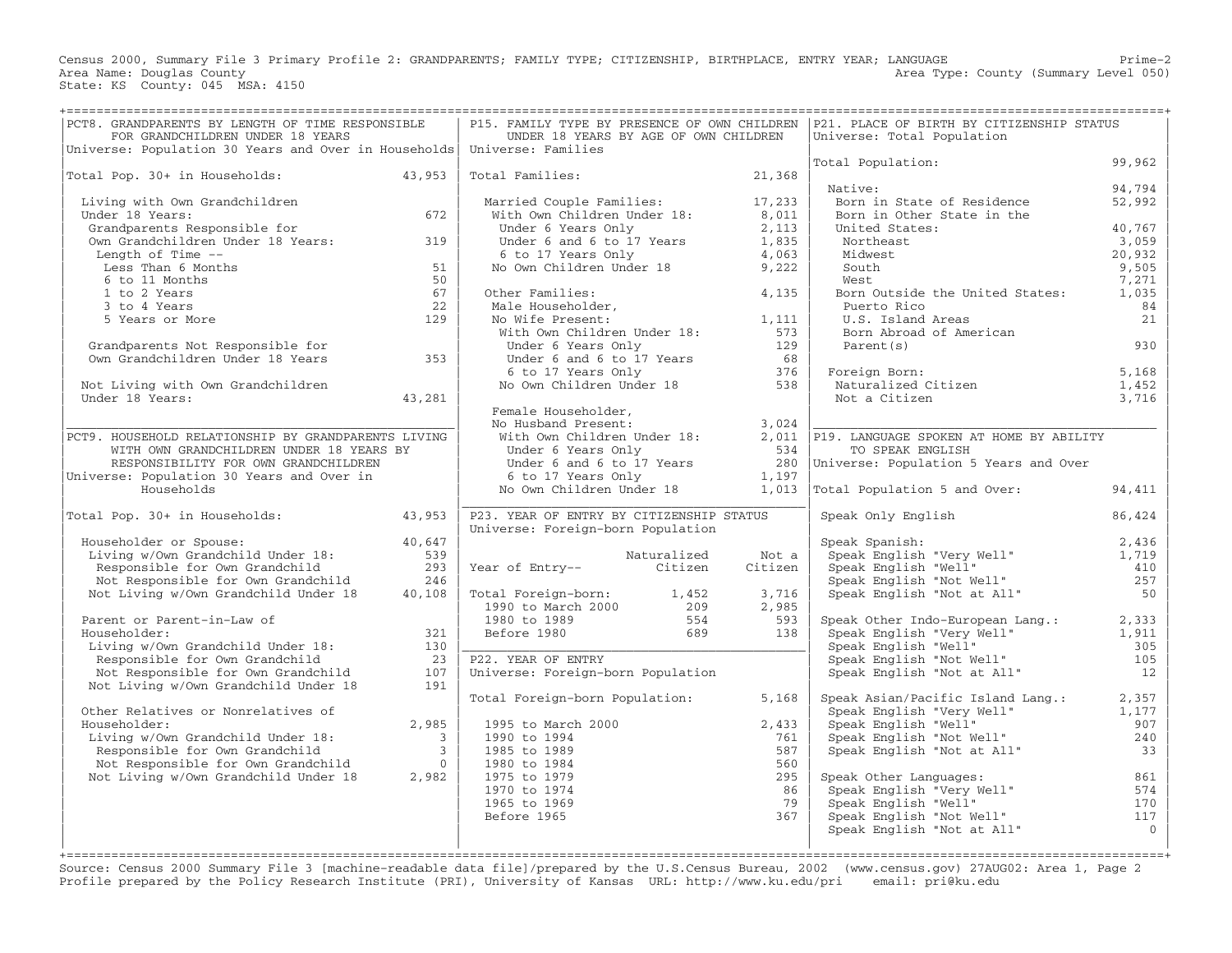State: KS County: 045 MSA: 4150

| PCT16/PCT18 ANCESTRY<br>Two Universes: PCT16-Persons; PCT18-Total Ancestry Categories Reported<br>First<br>Total<br>First<br>Total<br>First<br>Total<br>78,144<br>N/A<br>First Ancestry<br>Reported<br>Reported<br>Reported<br>Reported<br>Total Specified Ancestries<br>N/A<br>107,424<br>Acadian/Cajun<br>9<br>$\mathsf{Q}$<br>Israeli<br>33<br>33<br>128<br>128<br>West Indian (Exc Hisp Gp):<br>$\Omega$<br>2,035<br>2,641<br>9<br>Italian<br>Afghan<br>Bahamian<br>$\Omega$<br>$\mathbf{0}$<br>8<br>8<br>Latvian<br>Barbadian<br>$\Omega$<br>$\mathbf{0}$<br>Albanian<br>10<br>22<br>$\Omega$<br>$\Omega$<br>Lithuanian<br>120<br>172<br>Belizean<br>$\Omega$<br>$\mathbf 0$<br>Alsatian<br>$\mathbf{0}$<br>Arab:<br>320<br>369<br>Luxemburger<br>44<br>44<br>Bermudan<br>$\Omega$<br>$\mathbb O$<br>32<br>32<br>Macedonian<br>$\overline{0}$<br>$\Omega$<br>British West Indian<br>$\Omega$<br>Egyptian<br>$\mathsf{O}\xspace$<br>$\bigcirc$<br>10<br>10<br>Maltese<br>$\mathbf{0}$<br>Dutch West Indian<br>$\Omega$<br>Iraqi<br>$\overline{0}$<br>$\Omega$<br>8<br>8<br>17<br>Jordanian<br>New Zealander<br>Haitian<br>17<br>84<br>108<br>Northern European<br>109<br>119<br>84<br>Lebanese<br>108<br>Jamaican<br>$\Omega$<br>$\Omega$<br>$\Omega$<br>Norwegian<br>1,085<br>1,501<br>Trinidadian & Tobagonian<br>$\Omega$<br>Moroccan<br>9<br>9<br>Pennsylvania German<br>58<br>90<br>U.S. Virgin Islander<br>$\overline{0}$<br>$\mathbf{0}$<br>Palestinian<br>27<br>8<br>2.7<br>17<br>Polish<br>1,152<br>1,797<br>West Indian<br>Syrian<br>48<br>78<br>66<br>103<br>$\bigcirc$<br>$\mathbf{0}$<br>Arab/Arabic<br>Portuguese<br>Other West Indian<br>51<br>79<br>85<br>Other Arab<br>105<br>Romanian<br>41<br>115<br>Yugoslavian<br>34<br>39<br>Russian<br>448<br>802<br>Other Groups**<br>14,474<br>16,691<br>Armenian<br>$\bigcirc$<br>Assyrian/Chaldean/Syriac<br>$\overline{0}$<br>Scandinavian<br>84<br>172<br>Unclassified or<br>Australian<br>27<br>38<br>Scotch-Irish<br>1,580<br>2,185<br>21,818<br>N/A<br>Not Reported<br>171<br>2,894<br>Austrian<br>299<br>Scottish<br>1,848<br>+------------------------------------ |
|------------------------------------------------------------------------------------------------------------------------------------------------------------------------------------------------------------------------------------------------------------------------------------------------------------------------------------------------------------------------------------------------------------------------------------------------------------------------------------------------------------------------------------------------------------------------------------------------------------------------------------------------------------------------------------------------------------------------------------------------------------------------------------------------------------------------------------------------------------------------------------------------------------------------------------------------------------------------------------------------------------------------------------------------------------------------------------------------------------------------------------------------------------------------------------------------------------------------------------------------------------------------------------------------------------------------------------------------------------------------------------------------------------------------------------------------------------------------------------------------------------------------------------------------------------------------------------------------------------------------------------------------------------------------------------------------------------------------------------------------------------------------------------------------------------------------------------------------------------------------------------------------------------------------------------------------------------------------------------------------------------------------------------------------------------------------------------------------------------------------------------------|
|                                                                                                                                                                                                                                                                                                                                                                                                                                                                                                                                                                                                                                                                                                                                                                                                                                                                                                                                                                                                                                                                                                                                                                                                                                                                                                                                                                                                                                                                                                                                                                                                                                                                                                                                                                                                                                                                                                                                                                                                                                                                                                                                          |
|                                                                                                                                                                                                                                                                                                                                                                                                                                                                                                                                                                                                                                                                                                                                                                                                                                                                                                                                                                                                                                                                                                                                                                                                                                                                                                                                                                                                                                                                                                                                                                                                                                                                                                                                                                                                                                                                                                                                                                                                                                                                                                                                          |
|                                                                                                                                                                                                                                                                                                                                                                                                                                                                                                                                                                                                                                                                                                                                                                                                                                                                                                                                                                                                                                                                                                                                                                                                                                                                                                                                                                                                                                                                                                                                                                                                                                                                                                                                                                                                                                                                                                                                                                                                                                                                                                                                          |
|                                                                                                                                                                                                                                                                                                                                                                                                                                                                                                                                                                                                                                                                                                                                                                                                                                                                                                                                                                                                                                                                                                                                                                                                                                                                                                                                                                                                                                                                                                                                                                                                                                                                                                                                                                                                                                                                                                                                                                                                                                                                                                                                          |
|                                                                                                                                                                                                                                                                                                                                                                                                                                                                                                                                                                                                                                                                                                                                                                                                                                                                                                                                                                                                                                                                                                                                                                                                                                                                                                                                                                                                                                                                                                                                                                                                                                                                                                                                                                                                                                                                                                                                                                                                                                                                                                                                          |
|                                                                                                                                                                                                                                                                                                                                                                                                                                                                                                                                                                                                                                                                                                                                                                                                                                                                                                                                                                                                                                                                                                                                                                                                                                                                                                                                                                                                                                                                                                                                                                                                                                                                                                                                                                                                                                                                                                                                                                                                                                                                                                                                          |
|                                                                                                                                                                                                                                                                                                                                                                                                                                                                                                                                                                                                                                                                                                                                                                                                                                                                                                                                                                                                                                                                                                                                                                                                                                                                                                                                                                                                                                                                                                                                                                                                                                                                                                                                                                                                                                                                                                                                                                                                                                                                                                                                          |
|                                                                                                                                                                                                                                                                                                                                                                                                                                                                                                                                                                                                                                                                                                                                                                                                                                                                                                                                                                                                                                                                                                                                                                                                                                                                                                                                                                                                                                                                                                                                                                                                                                                                                                                                                                                                                                                                                                                                                                                                                                                                                                                                          |
|                                                                                                                                                                                                                                                                                                                                                                                                                                                                                                                                                                                                                                                                                                                                                                                                                                                                                                                                                                                                                                                                                                                                                                                                                                                                                                                                                                                                                                                                                                                                                                                                                                                                                                                                                                                                                                                                                                                                                                                                                                                                                                                                          |
|                                                                                                                                                                                                                                                                                                                                                                                                                                                                                                                                                                                                                                                                                                                                                                                                                                                                                                                                                                                                                                                                                                                                                                                                                                                                                                                                                                                                                                                                                                                                                                                                                                                                                                                                                                                                                                                                                                                                                                                                                                                                                                                                          |
|                                                                                                                                                                                                                                                                                                                                                                                                                                                                                                                                                                                                                                                                                                                                                                                                                                                                                                                                                                                                                                                                                                                                                                                                                                                                                                                                                                                                                                                                                                                                                                                                                                                                                                                                                                                                                                                                                                                                                                                                                                                                                                                                          |
|                                                                                                                                                                                                                                                                                                                                                                                                                                                                                                                                                                                                                                                                                                                                                                                                                                                                                                                                                                                                                                                                                                                                                                                                                                                                                                                                                                                                                                                                                                                                                                                                                                                                                                                                                                                                                                                                                                                                                                                                                                                                                                                                          |
|                                                                                                                                                                                                                                                                                                                                                                                                                                                                                                                                                                                                                                                                                                                                                                                                                                                                                                                                                                                                                                                                                                                                                                                                                                                                                                                                                                                                                                                                                                                                                                                                                                                                                                                                                                                                                                                                                                                                                                                                                                                                                                                                          |
|                                                                                                                                                                                                                                                                                                                                                                                                                                                                                                                                                                                                                                                                                                                                                                                                                                                                                                                                                                                                                                                                                                                                                                                                                                                                                                                                                                                                                                                                                                                                                                                                                                                                                                                                                                                                                                                                                                                                                                                                                                                                                                                                          |
|                                                                                                                                                                                                                                                                                                                                                                                                                                                                                                                                                                                                                                                                                                                                                                                                                                                                                                                                                                                                                                                                                                                                                                                                                                                                                                                                                                                                                                                                                                                                                                                                                                                                                                                                                                                                                                                                                                                                                                                                                                                                                                                                          |
|                                                                                                                                                                                                                                                                                                                                                                                                                                                                                                                                                                                                                                                                                                                                                                                                                                                                                                                                                                                                                                                                                                                                                                                                                                                                                                                                                                                                                                                                                                                                                                                                                                                                                                                                                                                                                                                                                                                                                                                                                                                                                                                                          |
|                                                                                                                                                                                                                                                                                                                                                                                                                                                                                                                                                                                                                                                                                                                                                                                                                                                                                                                                                                                                                                                                                                                                                                                                                                                                                                                                                                                                                                                                                                                                                                                                                                                                                                                                                                                                                                                                                                                                                                                                                                                                                                                                          |
|                                                                                                                                                                                                                                                                                                                                                                                                                                                                                                                                                                                                                                                                                                                                                                                                                                                                                                                                                                                                                                                                                                                                                                                                                                                                                                                                                                                                                                                                                                                                                                                                                                                                                                                                                                                                                                                                                                                                                                                                                                                                                                                                          |
|                                                                                                                                                                                                                                                                                                                                                                                                                                                                                                                                                                                                                                                                                                                                                                                                                                                                                                                                                                                                                                                                                                                                                                                                                                                                                                                                                                                                                                                                                                                                                                                                                                                                                                                                                                                                                                                                                                                                                                                                                                                                                                                                          |
|                                                                                                                                                                                                                                                                                                                                                                                                                                                                                                                                                                                                                                                                                                                                                                                                                                                                                                                                                                                                                                                                                                                                                                                                                                                                                                                                                                                                                                                                                                                                                                                                                                                                                                                                                                                                                                                                                                                                                                                                                                                                                                                                          |
|                                                                                                                                                                                                                                                                                                                                                                                                                                                                                                                                                                                                                                                                                                                                                                                                                                                                                                                                                                                                                                                                                                                                                                                                                                                                                                                                                                                                                                                                                                                                                                                                                                                                                                                                                                                                                                                                                                                                                                                                                                                                                                                                          |
|                                                                                                                                                                                                                                                                                                                                                                                                                                                                                                                                                                                                                                                                                                                                                                                                                                                                                                                                                                                                                                                                                                                                                                                                                                                                                                                                                                                                                                                                                                                                                                                                                                                                                                                                                                                                                                                                                                                                                                                                                                                                                                                                          |
|                                                                                                                                                                                                                                                                                                                                                                                                                                                                                                                                                                                                                                                                                                                                                                                                                                                                                                                                                                                                                                                                                                                                                                                                                                                                                                                                                                                                                                                                                                                                                                                                                                                                                                                                                                                                                                                                                                                                                                                                                                                                                                                                          |
|                                                                                                                                                                                                                                                                                                                                                                                                                                                                                                                                                                                                                                                                                                                                                                                                                                                                                                                                                                                                                                                                                                                                                                                                                                                                                                                                                                                                                                                                                                                                                                                                                                                                                                                                                                                                                                                                                                                                                                                                                                                                                                                                          |
| 12<br>12<br>Serbian<br>13<br>21<br>PCT21. RESIDENCE IN 1995<br>Basque                                                                                                                                                                                                                                                                                                                                                                                                                                                                                                                                                                                                                                                                                                                                                                                                                                                                                                                                                                                                                                                                                                                                                                                                                                                                                                                                                                                                                                                                                                                                                                                                                                                                                                                                                                                                                                                                                                                                                                                                                                                                    |
| 140<br>Slavic<br>58<br>268<br>88<br>Universe: Population 5 Years and Over<br>Belgian                                                                                                                                                                                                                                                                                                                                                                                                                                                                                                                                                                                                                                                                                                                                                                                                                                                                                                                                                                                                                                                                                                                                                                                                                                                                                                                                                                                                                                                                                                                                                                                                                                                                                                                                                                                                                                                                                                                                                                                                                                                     |
| Slovak<br>26<br>Brazilian<br>12<br>37<br>49                                                                                                                                                                                                                                                                                                                                                                                                                                                                                                                                                                                                                                                                                                                                                                                                                                                                                                                                                                                                                                                                                                                                                                                                                                                                                                                                                                                                                                                                                                                                                                                                                                                                                                                                                                                                                                                                                                                                                                                                                                                                                              |
| 478<br>687<br>Slovene<br>8<br>18<br>Total Population 5 and Over:<br>94,411<br>British                                                                                                                                                                                                                                                                                                                                                                                                                                                                                                                                                                                                                                                                                                                                                                                                                                                                                                                                                                                                                                                                                                                                                                                                                                                                                                                                                                                                                                                                                                                                                                                                                                                                                                                                                                                                                                                                                                                                                                                                                                                    |
| 14<br>14<br>Soviet Union<br>$\Omega$<br>Bulgarian<br>$\Omega$                                                                                                                                                                                                                                                                                                                                                                                                                                                                                                                                                                                                                                                                                                                                                                                                                                                                                                                                                                                                                                                                                                                                                                                                                                                                                                                                                                                                                                                                                                                                                                                                                                                                                                                                                                                                                                                                                                                                                                                                                                                                            |
| 130<br>132<br>Subsaharan African:<br>515<br>563<br>34,939<br>Canadian<br>Same House in 1995                                                                                                                                                                                                                                                                                                                                                                                                                                                                                                                                                                                                                                                                                                                                                                                                                                                                                                                                                                                                                                                                                                                                                                                                                                                                                                                                                                                                                                                                                                                                                                                                                                                                                                                                                                                                                                                                                                                                                                                                                                              |
| $\bigcirc$<br>$\bigcirc$<br>$\bigcirc$<br>Cape Verdean<br>$\Omega$<br>Different House in 1995:<br>59,472<br>Carpatho Rusyn                                                                                                                                                                                                                                                                                                                                                                                                                                                                                                                                                                                                                                                                                                                                                                                                                                                                                                                                                                                                                                                                                                                                                                                                                                                                                                                                                                                                                                                                                                                                                                                                                                                                                                                                                                                                                                                                                                                                                                                                               |
| 36<br>36<br>74<br>74<br>56,595<br>Celtic<br>Ethiopian<br>In United States in 1995:                                                                                                                                                                                                                                                                                                                                                                                                                                                                                                                                                                                                                                                                                                                                                                                                                                                                                                                                                                                                                                                                                                                                                                                                                                                                                                                                                                                                                                                                                                                                                                                                                                                                                                                                                                                                                                                                                                                                                                                                                                                       |
| 34<br>143<br>209<br>Ghanian<br>34<br>Croatian<br>Same City or Town:<br>17, 147                                                                                                                                                                                                                                                                                                                                                                                                                                                                                                                                                                                                                                                                                                                                                                                                                                                                                                                                                                                                                                                                                                                                                                                                                                                                                                                                                                                                                                                                                                                                                                                                                                                                                                                                                                                                                                                                                                                                                                                                                                                           |
| 14<br>14<br>$\Omega$<br>$\mathbf{0}$<br>Cypriot<br>Kenyan<br>Same County<br>17,147                                                                                                                                                                                                                                                                                                                                                                                                                                                                                                                                                                                                                                                                                                                                                                                                                                                                                                                                                                                                                                                                                                                                                                                                                                                                                                                                                                                                                                                                                                                                                                                                                                                                                                                                                                                                                                                                                                                                                                                                                                                       |
| $\Omega$<br>453<br>692<br>$\Omega$<br>Different County (Same State)<br>$\circ$<br>Czech<br>Liberian                                                                                                                                                                                                                                                                                                                                                                                                                                                                                                                                                                                                                                                                                                                                                                                                                                                                                                                                                                                                                                                                                                                                                                                                                                                                                                                                                                                                                                                                                                                                                                                                                                                                                                                                                                                                                                                                                                                                                                                                                                      |
| Czechoslovakian<br>146<br>204<br>130<br>143<br>Not Same City or Town:<br>39,448<br>Nigerian                                                                                                                                                                                                                                                                                                                                                                                                                                                                                                                                                                                                                                                                                                                                                                                                                                                                                                                                                                                                                                                                                                                                                                                                                                                                                                                                                                                                                                                                                                                                                                                                                                                                                                                                                                                                                                                                                                                                                                                                                                              |
| Danish<br>414<br>607<br>$\Omega$<br>$\mathbf{0}$<br>4,708<br>Senegalese<br>Same County                                                                                                                                                                                                                                                                                                                                                                                                                                                                                                                                                                                                                                                                                                                                                                                                                                                                                                                                                                                                                                                                                                                                                                                                                                                                                                                                                                                                                                                                                                                                                                                                                                                                                                                                                                                                                                                                                                                                                                                                                                                   |
| 1,022<br>2,075<br>$\mathbf{0}$<br>Dutch<br>Sierra Leonean<br>$\overline{0}$<br>Different County:<br>34,740                                                                                                                                                                                                                                                                                                                                                                                                                                                                                                                                                                                                                                                                                                                                                                                                                                                                                                                                                                                                                                                                                                                                                                                                                                                                                                                                                                                                                                                                                                                                                                                                                                                                                                                                                                                                                                                                                                                                                                                                                               |
| 52<br>52<br>$\Omega$<br>$\Omega$<br>Somalian<br>19,760<br>Eastern European<br>Same State                                                                                                                                                                                                                                                                                                                                                                                                                                                                                                                                                                                                                                                                                                                                                                                                                                                                                                                                                                                                                                                                                                                                                                                                                                                                                                                                                                                                                                                                                                                                                                                                                                                                                                                                                                                                                                                                                                                                                                                                                                                 |
| 27<br>27<br>14,980<br>English<br>8,784<br>13,176<br>South African<br>Different State:                                                                                                                                                                                                                                                                                                                                                                                                                                                                                                                                                                                                                                                                                                                                                                                                                                                                                                                                                                                                                                                                                                                                                                                                                                                                                                                                                                                                                                                                                                                                                                                                                                                                                                                                                                                                                                                                                                                                                                                                                                                    |
| $\Omega$<br>24<br>58<br>$\Omega$<br>878<br>Estonian<br>Sudanese<br>Northeast                                                                                                                                                                                                                                                                                                                                                                                                                                                                                                                                                                                                                                                                                                                                                                                                                                                                                                                                                                                                                                                                                                                                                                                                                                                                                                                                                                                                                                                                                                                                                                                                                                                                                                                                                                                                                                                                                                                                                                                                                                                             |
| 8<br>8<br>1,714<br>1,756<br>Uqandan<br>Midwest<br>7,144<br>European                                                                                                                                                                                                                                                                                                                                                                                                                                                                                                                                                                                                                                                                                                                                                                                                                                                                                                                                                                                                                                                                                                                                                                                                                                                                                                                                                                                                                                                                                                                                                                                                                                                                                                                                                                                                                                                                                                                                                                                                                                                                      |
| 3,852<br>11<br>Finnish<br>96<br>123<br>Zairian<br>11<br>South                                                                                                                                                                                                                                                                                                                                                                                                                                                                                                                                                                                                                                                                                                                                                                                                                                                                                                                                                                                                                                                                                                                                                                                                                                                                                                                                                                                                                                                                                                                                                                                                                                                                                                                                                                                                                                                                                                                                                                                                                                                                            |
| $\overline{0}$<br>$\Omega$<br>3,106<br>French (Except Basque)<br>1,940<br>3,645<br>Zimbabwean<br>West                                                                                                                                                                                                                                                                                                                                                                                                                                                                                                                                                                                                                                                                                                                                                                                                                                                                                                                                                                                                                                                                                                                                                                                                                                                                                                                                                                                                                                                                                                                                                                                                                                                                                                                                                                                                                                                                                                                                                                                                                                    |
| French Canadian<br>288<br>433<br>40<br>African<br>211<br>246<br>In Puerto Rico in 1995:                                                                                                                                                                                                                                                                                                                                                                                                                                                                                                                                                                                                                                                                                                                                                                                                                                                                                                                                                                                                                                                                                                                                                                                                                                                                                                                                                                                                                                                                                                                                                                                                                                                                                                                                                                                                                                                                                                                                                                                                                                                  |
| German<br>19,756<br>27,116<br>Other Subsaharan Af<br>20<br>20<br>Same City or Town<br>$\mathbf{0}$                                                                                                                                                                                                                                                                                                                                                                                                                                                                                                                                                                                                                                                                                                                                                                                                                                                                                                                                                                                                                                                                                                                                                                                                                                                                                                                                                                                                                                                                                                                                                                                                                                                                                                                                                                                                                                                                                                                                                                                                                                       |
| $\circ$<br>German Russian<br>41<br>Swedish<br>41<br>1,692<br>2,565<br>Not Same City or Town                                                                                                                                                                                                                                                                                                                                                                                                                                                                                                                                                                                                                                                                                                                                                                                                                                                                                                                                                                                                                                                                                                                                                                                                                                                                                                                                                                                                                                                                                                                                                                                                                                                                                                                                                                                                                                                                                                                                                                                                                                              |
| $\mathbf{0}$<br>303<br>375<br>Swiss<br>328<br>552<br>Greek<br>Same Municipio                                                                                                                                                                                                                                                                                                                                                                                                                                                                                                                                                                                                                                                                                                                                                                                                                                                                                                                                                                                                                                                                                                                                                                                                                                                                                                                                                                                                                                                                                                                                                                                                                                                                                                                                                                                                                                                                                                                                                                                                                                                             |
| $\overline{0}$<br>19<br>19<br>$\mathbf{0}$<br>$\overline{0}$<br>Turkish<br>Different Municipio<br>Guyanese                                                                                                                                                                                                                                                                                                                                                                                                                                                                                                                                                                                                                                                                                                                                                                                                                                                                                                                                                                                                                                                                                                                                                                                                                                                                                                                                                                                                                                                                                                                                                                                                                                                                                                                                                                                                                                                                                                                                                                                                                               |
| 2,837<br>162<br>293<br>87<br>93<br>Elsewhere in 1995:<br>Hungarian<br>Ukranian                                                                                                                                                                                                                                                                                                                                                                                                                                                                                                                                                                                                                                                                                                                                                                                                                                                                                                                                                                                                                                                                                                                                                                                                                                                                                                                                                                                                                                                                                                                                                                                                                                                                                                                                                                                                                                                                                                                                                                                                                                                           |
| 15<br>Icelander<br>19<br>19<br>United States/American*<br>6,532<br>6,532<br>U.S. Island Areas                                                                                                                                                                                                                                                                                                                                                                                                                                                                                                                                                                                                                                                                                                                                                                                                                                                                                                                                                                                                                                                                                                                                                                                                                                                                                                                                                                                                                                                                                                                                                                                                                                                                                                                                                                                                                                                                                                                                                                                                                                            |
| 315<br>315<br>619<br>2,822<br>Iranian<br>Welsh<br>1,187<br>Foreign Country or at Sea                                                                                                                                                                                                                                                                                                                                                                                                                                                                                                                                                                                                                                                                                                                                                                                                                                                                                                                                                                                                                                                                                                                                                                                                                                                                                                                                                                                                                                                                                                                                                                                                                                                                                                                                                                                                                                                                                                                                                                                                                                                     |
| 7,768<br>Irish<br>13,039                                                                                                                                                                                                                                                                                                                                                                                                                                                                                                                                                                                                                                                                                                                                                                                                                                                                                                                                                                                                                                                                                                                                                                                                                                                                                                                                                                                                                                                                                                                                                                                                                                                                                                                                                                                                                                                                                                                                                                                                                                                                                                                 |

| \* Includes only people reporting "U.S." or "American" as their sole ancestry. For example, "Irish−American" is tallied only as "Irish". |

\*\* Includes most reported ancestries which are equivalent to specific race & Hispanic/Latino groups, such as Cree, Thai, Samoan & Cuban.

+===================================================================================================================================================+

Source: Census 2000 Summary File 3 [machine−readable data file]/prepared by the U.S.Census Bureau, 2002 (www.census.gov) 27AUG02: Area 1, Page 3 Profile prepared by the Policy Research Institute (PRI), University of Kansas URL: http://www.ku.edu/pri email: pri@ku.edu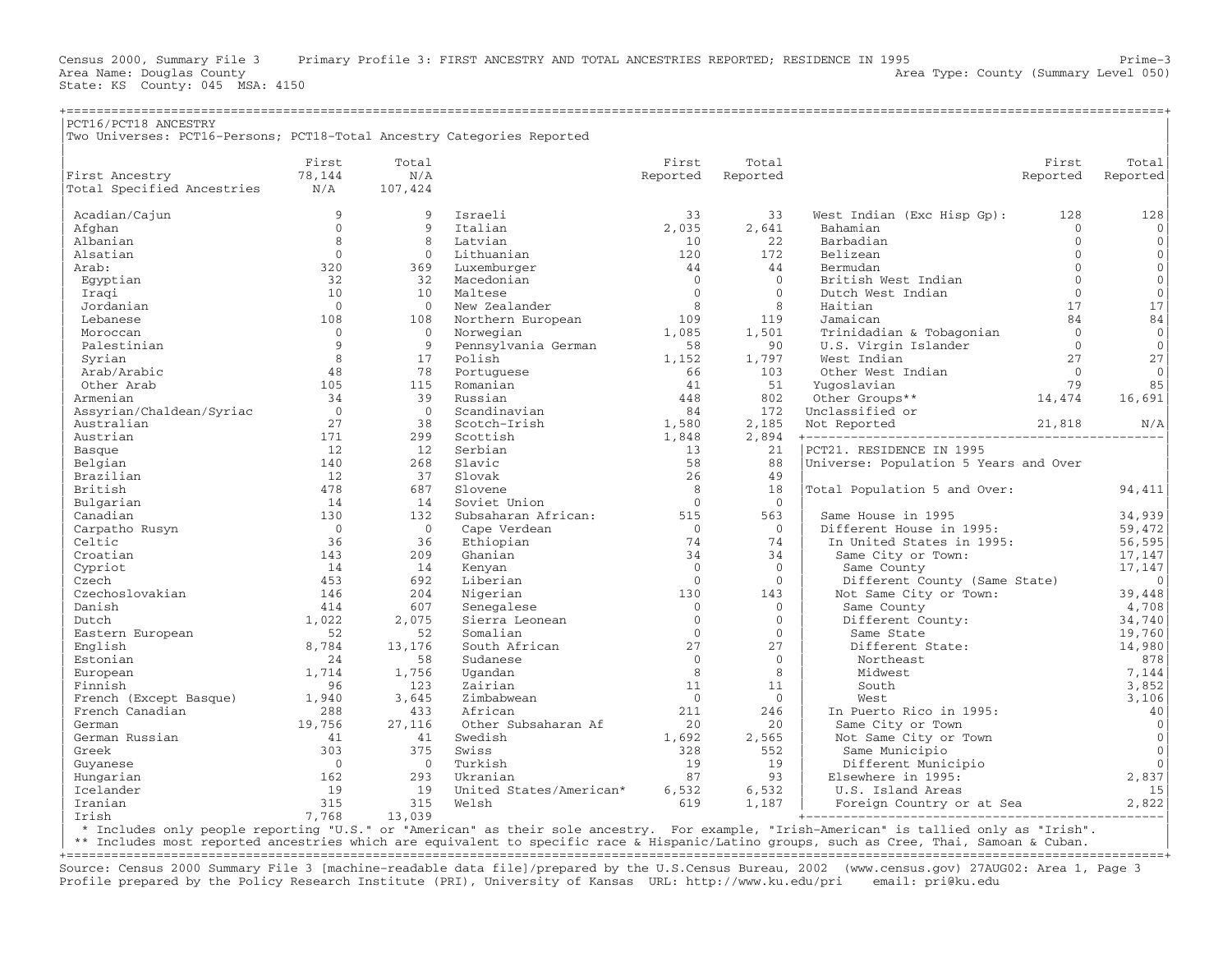Census 2000, Summary File 3 Primary Profile 4: SCHOOL ENROLLMENT AND EDUCATIONAL ATTAINMENT BY RACE & HISP./LATINO Prime−4 Area Name: Douglas County (Summary Level 050) (Area Type: County (Summary Level 050) State: KS County: 045 MSA: 4150

+===================================================================================================================================================+

|                                  |        | Black    | Amer Indian  |          | Native<br>Hawaiian | Other       | Two or *  |           | White Alone |
|----------------------------------|--------|----------|--------------|----------|--------------------|-------------|-----------|-----------|-------------|
|                                  | White  | /Af Amer | /Alaska Nat  | Asian    | /Pac Isl           | Race        | More *    | Hispanic  | not Hisp.   |
|                                  | Alone  | Alone    | Alone        | Alone    | Alone              | Alone       | Races *   | or Latino | or Latino   |
| Total Population 3 and Over:     | 83,260 | 4,046    | 2,187        | 3,241    | $\Omega$           | 1,163       | $2,757$ * | 2,971     | 82,011      |
| In Nursery School/Preschool:     | 1,508  | 122      | 57           | 26       |                    | 29          | $200 *$   | 73        | 1,482       |
| Public School                    | 658    | 80       | 28           | 17       |                    | 10          | $126 *$   | 22        | 656         |
| Private School                   | 850    | 42       | 29           | 9        |                    | 19          | $74 *$    | 51        | 826         |
| Enrolled in Kindergarten:        | 858    | 39       | 30           | 16       |                    |             | 59 *      | 41        | 852         |
| Public School                    | 694    | 39       | 30           | 16       |                    |             | $59 *$    | 37        | 692         |
| Private School                   | 164    | $\Omega$ | $\mathbf{0}$ | $\Omega$ |                    |             | $0 *$     |           | 160         |
| Enrolled in Grade $1$ - Grade 8: | 7,855  | 576      | 233          | 89       |                    | 94          | $577 *$   | 369       | 7,659       |
| Public School                    | 7,061  | 549      | 233          | 76       |                    | 94          | $553 *$   | 344       | 6,876       |
| Private School                   | 794    | 27       | $\Omega$     | 13       |                    | $\Omega$    | $24 *$    | 25        | 783         |
| Enrolled in Grade $9 -$ Grade12: | 3,936  | 233      | 99           | 114      |                    | 55          | $191 *$   | 213       | 3,847       |
| Public School                    | 3,778  | 219      | 99           | 109      |                    | 55          | $191 *$   | 205       | 3,697       |
| Private School                   | 158    | 14       | $\mathbf 0$  |          |                    | $\mathbf 0$ | $0 *$     | 8         | 150         |
| Enrolled in College:             | 21,158 | 873      | 850          | 1,727    |                    | 329         | $703 *$   | 875       | 20,771      |
| Public School                    | 19,824 | 798      | 612          | 1,702    |                    | 304         | $660 *$   | 797       | 19,476      |
| Private School                   | 1,334  | 75       | 238          | 25       |                    | 25          | $43 *$    | 78        | 1,295       |
| Not Enrolled in School           | 47,945 | 2,203    | 918          | 1,269    |                    | 647         | $1,027$ * | 1,400     | 47,400      |

|        | Black                   | Amer Indian              |                    | Hawaiian           | Other              | Two or *         |                              | White Alone        |
|--------|-------------------------|--------------------------|--------------------|--------------------|--------------------|------------------|------------------------------|--------------------|
| White  | /Af Amer                | /Alaska Nat              | Asian              | /Pac Isl           | Race               | More *           | Hispanic                     | not Hisp.          |
| Alone  | Alone                   | Alone                    | Alone              | Alone              | Alone              | Races *          | or Latino                    | or Latino          |
|        |                         |                          |                    |                    |                    |                  |                              |                    |
|        |                         |                          |                    |                    |                    |                  |                              | 46,232             |
|        |                         |                          |                    |                    |                    |                  |                              |                    |
|        |                         |                          |                    |                    |                    |                  |                              | 22,515             |
|        |                         |                          |                    |                    |                    |                  |                              | 392                |
| 1,194  |                         |                          |                    |                    | 49                 | $52 *$           | 71                           | 1,172              |
| 4,966  | 246                     | 166                      | 86                 |                    | 76                 | $97 *$           | 167                          | 4,922              |
| 5,304  | 192                     | 123                      | 69                 |                    | 109                | $145 *$          | 176                          | 5,270              |
| 956    | 42                      | 77                       | 13                 |                    | 8                  | $72 *$           | 38                           | 932                |
| 5,607  | 172                     | 85                       | 252                |                    | 31                 | $96 *$           | 88                           | 5,558              |
| 4,323  | 146                     | 50                       | 380                |                    | 62                 | $52 *$           | 122                          | 4,269              |
|        |                         |                          |                    |                    |                    |                  |                              |                    |
| 24,042 | 1,093                   | 534                      | 907                |                    | 287                | 459 *            | 685                          | 23,717             |
| 568    | 36                      | 24                       | 15                 |                    | 32                 | $5 *$            | 56                           | 544                |
| 1,182  | 79                      | 27                       | 72                 |                    | 43                 | $54 *$           | 79                           | 1,163              |
| 5,635  | 300                     | 54                       | 78                 |                    | 106                | 49 *             | 147                          | 5,597              |
| 5,395  | 246                     | 145                      | 101                |                    | 51                 | $149 *$          | 122                          | 5,367              |
| 1,091  | 88                      | 141                      | 40                 |                    |                    | $33 *$           | 24                           | 1,075              |
| 6,036  | 189                     | 118                      | 293                |                    | 28                 | $100 *$          | 112                          | 5,961              |
| 4,135  | 155                     | 25                       | 308                |                    | 20                 | $69 *$           | 145                          | 4,010              |
|        | 46,823<br>22,781<br>431 | 1,993<br>900<br>29<br>73 | 1,073<br>539<br>38 | 1,729<br>822<br>14 | Native<br>$\Omega$ | 641<br>354<br>19 | $998 *$<br>$539 *$<br>$25 *$ | 1,416<br>731<br>69 |

| \* For Census 2000, persons could report more than one race, but the seven racial categories shown are mutually exclusive and include everyone. |

\*\* Hispanic or Latino is NOT considered a race. People who reported themselves as Hispanic are also counted in the seven racial categories.

+===================================================================================================================================================+ Source: Census 2000 Summary File 3 [machine−readable data file]/prepared by the U.S.Census Bureau, 2002 (www.census.gov) 27AUG02: Area 1, Page 4 Profile prepared by the Policy Research Institute (PRI), University of Kansas URL: http://www.ku.edu/pri email: pri@ku.edu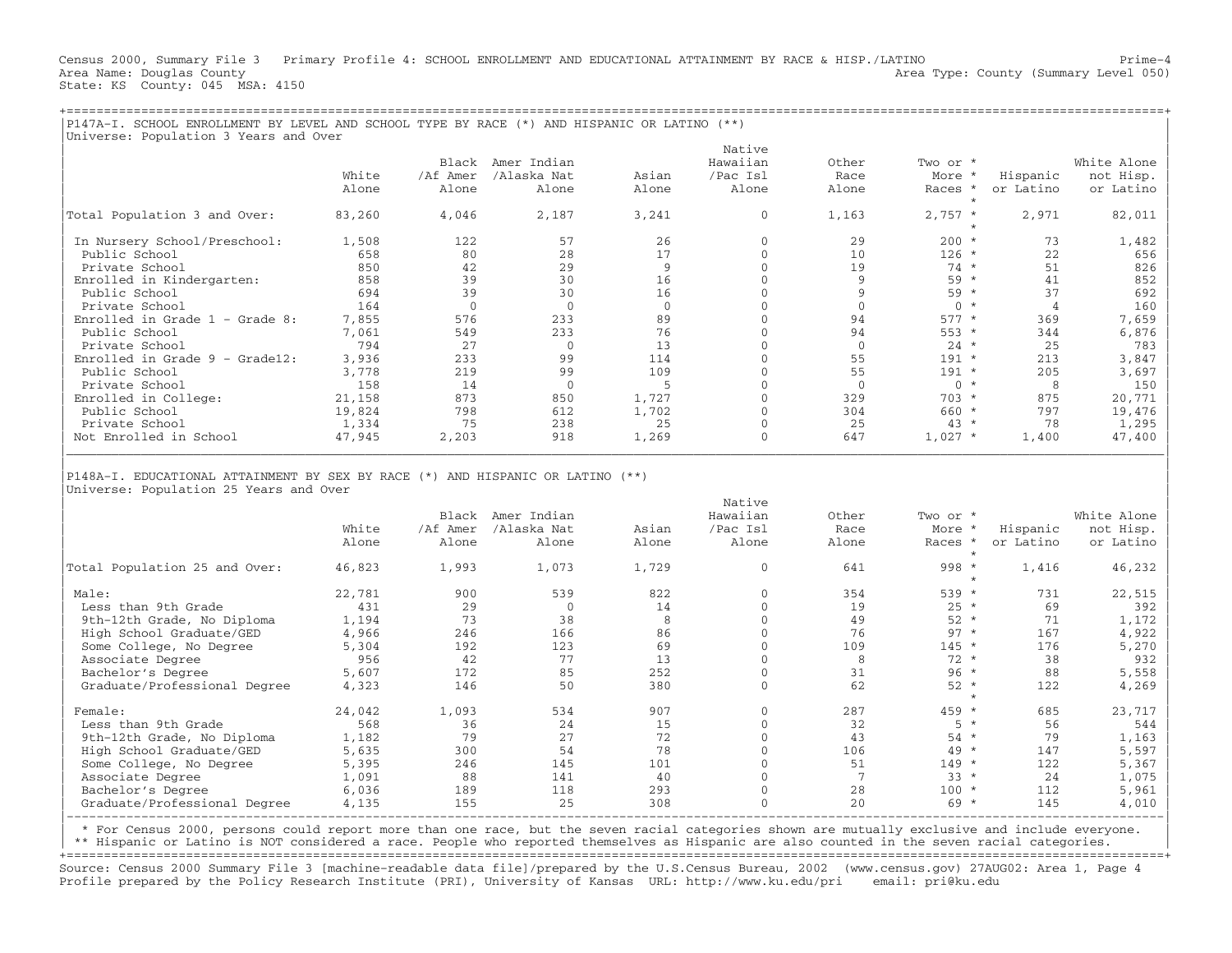Census 2000, Summary File 3 Primary Profile 5: SCHOOL ENROLLMENT; EDUC. ATTAINMENT; EMPLOYMENT, FAMILY TYPE & CHILDREN Prime−5 Area Type: County (Summary Level 050) Area Name: Douglas County<br>State: KS County: 045 MSA: 4150

|                                                                                                                |        |                | P36. SCHOOL ENROLLMENT BY LEVEL AND SCHOOL TYPE   P37. EDUCATIONAL ATTAINMENT BY SEX |        |        |        | P44. FAMILY TYPE BY EMPLOYMENT |           |
|----------------------------------------------------------------------------------------------------------------|--------|----------------|--------------------------------------------------------------------------------------|--------|--------|--------|--------------------------------|-----------|
| Universe: Population 3 Years and Over                                                                          |        |                | Universe: Population 25 Years and Over                                               |        |        |        | <b>STATUS</b>                  |           |
|                                                                                                                |        |                |                                                                                      |        |        |        | Universe: Families             |           |
|                                                                                                                | Male   | Female         |                                                                                      | Total  | Male   | Female |                                |           |
|                                                                                                                |        |                |                                                                                      |        |        |        | Total Families:                | 21,368    |
| Total Pop. 3 and Over:                                                                                         | 47,978 |                | $48,676$ Total Pop. 25 and Over:                                                     | 53,257 | 25,935 | 27,322 |                                |           |
|                                                                                                                |        |                |                                                                                      |        |        |        | Married Couple Families:       | 17, 233   |
| In Nursery/Preschool:                                                                                          | 996    | 946            | No School Completed                                                                  | 154    | 77     | 77     | Husband in Labor Force:        | 14,248    |
| Public School                                                                                                  | 459    | 460            | Nursery to 4th Grade                                                                 | 41     | 19     | 22     | Husband Employed or            |           |
| Private School                                                                                                 | 537    | 486            | 5th and 6th Grade                                                                    | 154    | 48     | 106    | in Armed Forces:               | 14,026    |
| In Kindergarten:                                                                                               | 515    | 496            | 7th and 8th Grade                                                                    | 849    | 374    | 475    | Wife in Labor Force:           | 10,782    |
| Public School                                                                                                  | 421    | 426            | 9th Grade                                                                            | 450    | 220    | 230    | Wife Employed or in            |           |
| Private School                                                                                                 | 94     | 70             | 10th Grade                                                                           | 653    | 307    | 346    | Armed Forces                   | 10,655    |
| In Grade $1$ - Grade $4$ :                                                                                     | 2,447  | 2,321          | 11th Grade                                                                           | 793    | 287    | 506    | Wife Unemployed                | 127       |
| Public School                                                                                                  | 2,220  | 2,019          | 12th Grade, No Diploma                                                               | 975    | 600    | 375    | Wife Not in Labor              |           |
| Private School                                                                                                 | 227    | 302            | High School Graduate                                                                 |        |        |        | Force                          | 3,244     |
| In Grade $5 -$ Grade 8:                                                                                        | 2,491  | 2,165          | (Includes Equivalency)                                                               | 11,859 | 5,637  | 6,222  |                                |           |
| Public School                                                                                                  | 2,358  | 1,969          | Some College: $<$ 1 year                                                             | 3,230  | 1,462  | 1,768  | Husband Unemployed:            | 222       |
| Private School                                                                                                 | 133    | 196            | Some College: 1 Year                                                                 |        |        |        | Wife in Labor Force:           | 191       |
| In Grade $9 -$ Grade 12:                                                                                       | 2,283  | 2,345          | or More, No Degree                                                                   | 8,799  | 4,480  | 4,319  | Wife Employed or in            |           |
| Public School                                                                                                  | 2,201  | 2,250          | Associate Degree                                                                     | 2,568  | 1,168  | 1,400  | Armed Forces                   | 183       |
| Private School                                                                                                 | 82     | 95             | Bachelor's Degree                                                                    | 13,007 | 6,243  | 6,764  | Wife Unemployed                | 8         |
| College: Undergraduate:                                                                                        | 10,487 | 10,807         | Masters Degree<br>Professional Degree 1,538                                          | 6,166  | 2,594  | 3,572  | Wife Not in Labor              |           |
| Public School                                                                                                  | 9,764  | 10,013         |                                                                                      |        | 1,030  | 508    | Force                          | 31        |
| Private School                                                                                                 | 723    | 794            | Doctorate Degree                                                                     | 2,021  | 1,389  | 632    |                                |           |
| Graduate/Professional:                                                                                         | 2,227  | 2,119          |                                                                                      |        |        |        | Husband Not in                 |           |
| Public School                                                                                                  | 2,146  | 1,977          |                                                                                      |        |        |        | Labor Force:                   | 2,985     |
| Private School                                                                                                 | 81     | 142            | P45. EMPLOYMENT STATUS OF WOMEN BY PRESENCE OF OWN CHILDREN                          |        |        |        | Wife in Labor Force:           | 816       |
| Not Enrolled in School                                                                                         | 26,532 | 27,477         | UNDER 18 YEARS BY AGE OF OWN CHILDREN                                                |        |        |        | Wife Employed or in            |           |
| P38. EMPLOYMENT STATUS BY SCHOOL ENROLLMENT                                                                    |        |                | Universe: Females 16 Years and Over                                                  |        |        |        | Armed Forces                   | 782<br>34 |
|                                                                                                                |        |                |                                                                                      |        |        |        | Wife Unemployed                |           |
| Universe: Population 16 To 19 Years                                                                            |        |                | Total Females 16 and Over:                                                           |        |        | 41,490 | Wife Not in Labor<br>Force     | 2,169     |
| Total Population 16 to 19:                                                                                     |        | 9,344          | With Own Children Under 18 Years:                                                    |        |        | 10,297 |                                |           |
|                                                                                                                |        |                |                                                                                      |        |        | 2,800  | Other Families:                | 4,135     |
| In Armed Forces:                                                                                               |        | $\overline{9}$ | Under 6 Years Only:<br>In Labor Force:                                               |        |        | 1,924  | Male Householder,              |           |
| Enrolled in School:                                                                                            |        | $\mathsf{Q}$   | Employed or in Armed Forces                                                          |        |        | 1,871  | no Wife Present:               | 1,111     |
| High School Graduate                                                                                           |        | $\overline{9}$ | Unemployed                                                                           |        |        | 53     | In Labor Force:                | 993       |
| Not High School Graduate                                                                                       |        | $\mathbf{0}$   | Not in Labor Force                                                                   |        |        | 876    | Employed or in                 |           |
| Not Enrolled in School:                                                                                        |        | $\overline{0}$ | Under 6 and 6 to 17 Years:                                                           |        |        | 2,081  | Armed Forces                   | 923       |
| High School Graduate                                                                                           |        | $\Omega$       | In Labor Force:                                                                      |        |        | 1,413  | Unemployed                     | 70        |
| Not High School Graduate                                                                                       |        | $\Omega$       | Employed or in Armed Forces                                                          |        |        | 1,371  | Not in Labor Force             | 118       |
| Civilian:                                                                                                      |        | 9,335          | Unemployed                                                                           |        |        | 42     |                                |           |
| Enrolled in School:                                                                                            |        | 8,510          | Not in Labor Force                                                                   |        |        | 668    | Female Householder,            |           |
| Employed                                                                                                       |        | 3,599          | 6 to 17 Years Only:                                                                  |        |        | 5,416  | no Husband Present:            | 3,024     |
| Unemployed                                                                                                     |        | 538            | In Labor Force:                                                                      |        |        | 4,476  | In Labor Force:                | 2,308     |
| Not in Labor Force                                                                                             |        | 4,373          | Employed or in Armed Forces                                                          |        |        | 4,411  | Employed or in                 |           |
| Not Enrolled in School:                                                                                        |        | 825            | Unemployed                                                                           |        |        | 65     | Armed Forces                   | 2,234     |
| High School Graduate:                                                                                          |        | 499            | Not in Labor Force                                                                   |        |        | 940    | Unemployed                     | 74        |
| Employed                                                                                                       |        | 360            |                                                                                      |        |        |        | Not in Labor Force             | 716       |
| Unemployed                                                                                                     |        | 60             | No Own Children Under 18 Years:                                                      |        |        | 31,193 |                                |           |
| Not in Labor Force                                                                                             |        | 79             | In Labor Force:                                                                      |        |        | 19,593 |                                |           |
| Not High School Graduate:                                                                                      |        | 326            | Employed or in Armed Forces                                                          |        |        | 18,654 |                                |           |
| Employed                                                                                                       |        | 207            | Unemployed                                                                           |        |        | 939    |                                |           |
| Unemployed                                                                                                     |        | 47             | Not in Labor Force                                                                   |        |        | 11,600 |                                |           |
| Not in Labor Force                                                                                             |        | 72             |                                                                                      |        |        |        |                                |           |
| +concentrate concentrate concentrate de concentrate de concentrate de concentrate de concentrate de concentrat |        |                |                                                                                      |        |        |        |                                |           |

Source: Census 2000 Summary File 3 [machine−readable data file]/prepared by the U.S.Census Bureau, 2002 (www.census.gov) 27AUG02: Area 1, Page 5 Profile prepared by the Policy Research Institute (PRI), University of Kansas URL: http://www.ku.edu/pri email: pri@ku.edu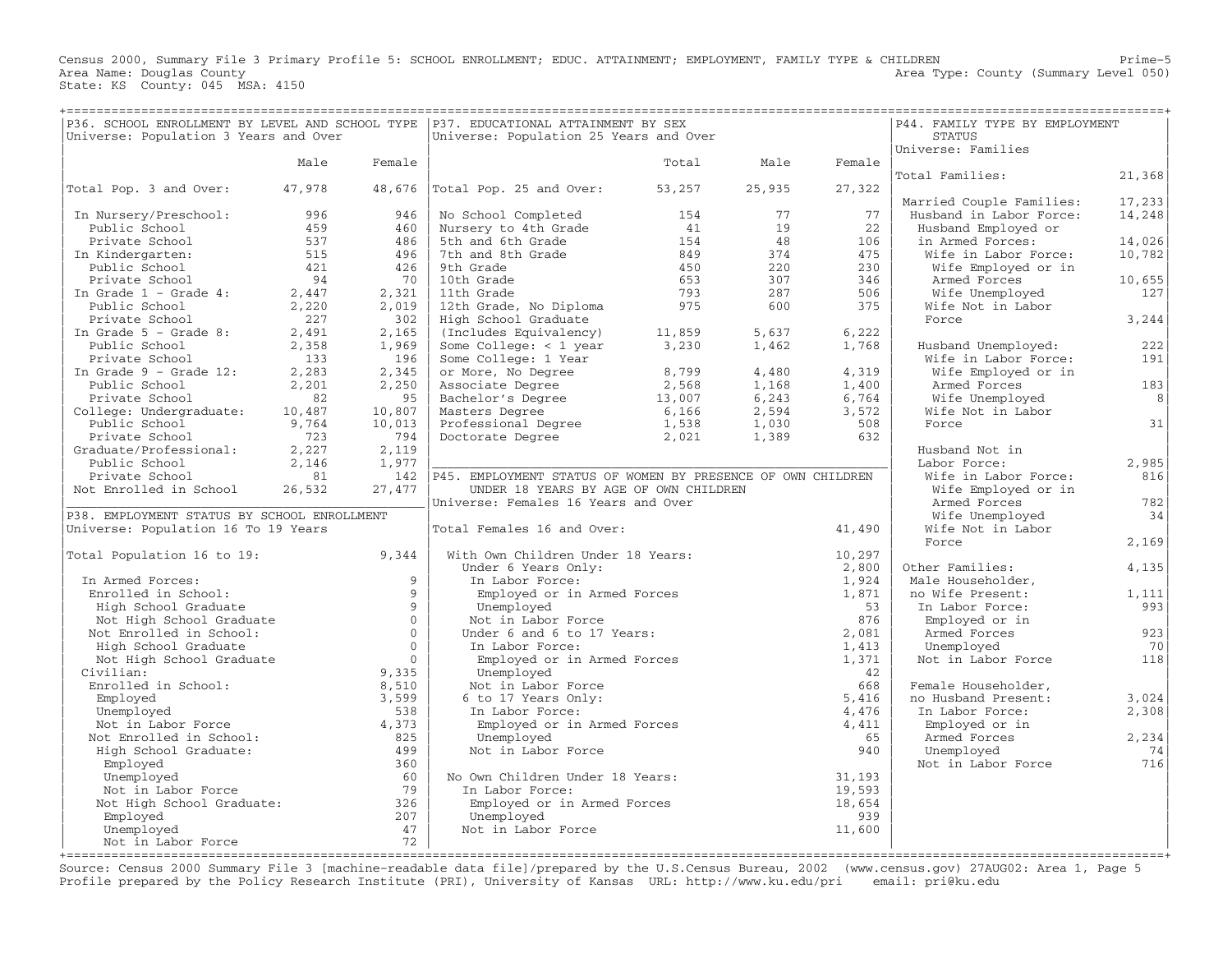Census 2000, Summary File 3 Primary Profile 6: LABOR FORCE STATUS; WORK & FAMILY; HOURS/WEEKS WORKED; DISABILITY STATUS Prime−6 Area Type: County (Summary Level 050) Area Name: Douglas County<br>State: KS County: 045 MSA: 4150

| P43/P150A-I. EMPLOYMENT STATUS BY SEX BY RACE AND HISPANIC OR LATINO ORIGIN |        |                                        |                             |                       |                           |              |           |                                                                       |                                 |                            |
|-----------------------------------------------------------------------------|--------|----------------------------------------|-----------------------------|-----------------------|---------------------------|--------------|-----------|-----------------------------------------------------------------------|---------------------------------|----------------------------|
|                                                                             |        | Universe: Population 16 Years and Over |                             |                       |                           | Native       |           |                                                                       |                                 |                            |
|                                                                             |        |                                        | Black Amer Indian           |                       |                           | Hawaiian     | Other     | Two or *                                                              |                                 | White Alone                |
|                                                                             | A11    | White                                  | /Af Amer /Alaska Nat        |                       | Asian                     | /Pac Isl     | Race      | More *                                                                | Hispanic                        | not Hisp.                  |
|                                                                             | Races  | Alone                                  | Alone                       | Alone                 | Alone                     | Alone        | Alone     | Races *                                                               | or Latino                       | or Latino                  |
|                                                                             |        |                                        |                             |                       |                           |              |           | $\star$                                                               |                                 |                            |
| Total 16 and Over:                                                          | 81,876 | 71,100                                 | 3,184                       | 1,834                 | 3,012                     | $\Omega$     | 1,006     | $1,740*$                                                              | 2,383                           | 70,116                     |
| Male:                                                                       | 40,386 | 34,891                                 | 1,573                       | 891                   | 1,518                     | $\mathbf{0}$ |           | 596<br>$917 *$                                                        | 1,267                           | 34,440                     |
| In Labor Force:                                                             | 30,638 | 26,831                                 | 1,144                       | 619                   | 961                       | $\Omega$     |           | 429<br>$654 *$                                                        | 938                             | 26,482                     |
| In Armed Forces                                                             | 138    | 125                                    | $\overline{0}$              | 13                    | $\overline{0}$            | $\mathbf{0}$ |           | $\overline{0}$<br>$0 *$                                               | $\overline{0}$                  | 125                        |
| Civilian:                                                                   | 30,500 | 26,706                                 | 1,144                       | 606                   | 961                       | $\mathbf{0}$ |           | 429<br>654 *                                                          | 938                             | 26,357                     |
| Employed                                                                    | 28,921 | 25,425                                 | 1,064                       | 532                   | 907                       | $\mathbf{0}$ |           | 420<br>$573 *$                                                        | 898                             | 25,102                     |
| Unemployed                                                                  | 1,579  | 1,281                                  | 80                          | 74                    | -54                       | $\mathbf{0}$ |           | $81 *$<br>- 9                                                         | 40                              | 1,255                      |
| Not in Labor Force                                                          | 9,748  | 8,060                                  | 429                         | 272                   | 557                       | $\Omega$     |           | $263 *$<br>167                                                        | 329                             | 7,958                      |
|                                                                             |        |                                        |                             |                       |                           |              |           | $\star$                                                               |                                 |                            |
| Female:                                                                     | 41,490 | 36,209                                 | 1,611                       | 943                   | 1,494                     | $\mathbf{0}$ |           | $823 *$<br>410                                                        | 1,116                           | 35,676                     |
| In Labor Force:                                                             | 27,406 | 24,095                                 | 1,135                       | 563                   | 861                       | $\mathbf{0}$ |           | 249<br>$503 *$                                                        | 727                             | 23,718                     |
| In Armed Forces                                                             | 16     | 16                                     | $\Omega$                    | $\bigcirc$            | $\bigcirc$                | $\Omega$     |           | $0 *$<br>$\bigcirc$                                                   | $\bigcirc$                      | 16                         |
| Civilian:                                                                   | 27,390 | 24,079                                 | 1,135                       | 563                   | 861                       | $\Omega$     |           | 249<br>$503 *$                                                        | 727                             | 23,702                     |
| Employed                                                                    | 26,291 | 23,135                                 | 1,078                       | 512                   | 838                       | $\circ$      |           | 237<br>491 *                                                          | 677                             | 22,796                     |
| Unemployed                                                                  | 1,099  | 944                                    | 57                          | 51                    | 23                        | $\Omega$     |           | 12<br>$12 *$                                                          | 50                              | 906                        |
| Not in Labor Force                                                          | 14,084 | 12,114                                 | 476                         | 380                   | 633                       | $\Omega$     |           | $320 *$<br>161                                                        | 389                             | 11,958                     |
|                                                                             |        |                                        |                             |                       |                           |              |           |                                                                       |                                 |                            |
| P46. LIVING ARRANGEMENTS OF OWN CHILDREN UNDER 18 YEARS IN FAMILIES AND     |        |                                        |                             |                       |                           |              |           | P48. FAMILY TYPE BY NUMBER OF P47. WORK STATUS IN 1999 BY USUAL HOURS |                                 |                            |
| SUBFAMILIES BY EMPLOYMENT STATUS OF PARENTS                                 |        |                                        |                             |                       | WORKERS IN FAMILY IN 1999 |              |           |                                                                       | WORKED PER WEEK BY WEEKS WORKED |                            |
| Universe: Own Children Under 18 Years in Families and Subfamilies           |        |                                        |                             |                       | Universe: Families        |              |           | Universe: Population 16 Years and Over                                |                                 |                            |
|                                                                             |        |                                        |                             |                       |                           |              |           |                                                                       |                                 |                            |
|                                                                             |        |                                        | Under 6                     | 6 to 17               |                           |              |           |                                                                       | Male                            | Female                     |
|                                                                             |        |                                        |                             |                       | Total Families:           |              | 21,368    |                                                                       |                                 |                            |
| Total Children in Universe:                                                 |        |                                        | 6,441                       | 13,344                | Married Cpl Fam:          |              | 17,233    | Total Pop. 16+:                                                       | 40,386                          | 41,490                     |
| Living with Two Parents:                                                    |        |                                        | 5,016                       | 10,230                | No Workers                |              | 1,550     | Worked in 1999:                                                       | 34,367                          | 32,228                     |
| Both Parents in Labor Force                                                 |        |                                        | 3,087                       | 7,651                 | 1 Worker                  |              | 2,995     | 35+ Hours/Week                                                        | 24,524                          | 18,800                     |
| Father Only in Labor Force                                                  |        |                                        | 1,671                       | 2,216                 | 2 Workers:                |              | 10,566    | 50-52 Weeks                                                           | 17,849                          | 12,284                     |
| Mother Only in Labor Force                                                  |        |                                        | 153                         | 203                   | Husband and               |              |           | 48-49 Weeks                                                           | 940                             | 727                        |
| Neither Parent in Labor Force                                               |        |                                        | 105                         | 160                   | Wife Worked               |              | 10,219    | $40-47$ Weeks                                                         | 1,615                           | 1,446                      |
| Living with One Parent:                                                     |        |                                        | 1,425                       | 3,114                 | Other                     |              | 347       | 27-39 Weeks                                                           | 1,275                           | 1,545                      |
| Living with Father:                                                         |        |                                        | 267                         | 729                   | 3+ Workers:               |              | 2,122     | $14-26$ Weeks                                                         | 1,308                           | 1,174                      |
| In Labor Force                                                              |        |                                        | 253                         | 667                   | Husband and               |              |           | 1-13 Weeks                                                            | 1,537                           | 1,624                      |
| Not in Labor Force                                                          |        |                                        | 14                          | 62                    | Wife Worked               |              | 2,049     |                                                                       |                                 |                            |
| Living with Mother:                                                         |        |                                        | 1,158                       | 2,385                 | Other                     |              | 73        | 15-34 Hours/Wk                                                        | 8,280                           | 11,033                     |
| In Labor Force                                                              |        |                                        | 865                         | 2,083                 |                           |              |           | 50-52 Weeks                                                           | 2,980                           | 3,865                      |
| Not in Labor Force                                                          |        |                                        | 293                         | 302                   | Other Families:           |              | 4,135     | 48-49 Weeks                                                           | 375                             | 467                        |
|                                                                             |        |                                        |                             |                       | Male Householder,         |              |           | 40-47 Weeks                                                           | 1,226                           | 1,859                      |
| P41. TYPES OF DISABILITY                                                    |        | P42. DISABILITY STATUS BY AGE          |                             |                       | no Wife:                  |              | 1,111     | $27-39$ Weeks                                                         | 1,028                           | 1,770                      |
| Universe: Total Disabilities Tallied                                        |        | Univ.: Civilian Noninstitutionalized   |                             |                       | No Workers                |              | 82        | 14-26 Weeks                                                           | 1,513                           | 1,808                      |
| for the Civilian Noninstitutionalized                                       |        |                                        | Population 5 Years and Over |                       | 1 Worker                  |              | 526       | $1-13$ Weeks                                                          | 1,158                           | 1,264                      |
|                                                                             |        |                                        |                             |                       |                           |              |           |                                                                       |                                 |                            |
| Population 5 Years+ with Disabilities                                       |        |                                        | With a                      | No                    | 2 Workers<br>3+ Workers   |              | 426<br>77 | 1-14 Hours/Wk                                                         | 1,563                           | 2,395                      |
| Total Disabilities Tallied:                                                 | 21,703 |                                        |                             | Disability Disability | Female Householder,       |              |           | 50-52 Weeks                                                           | 391                             | 545                        |
|                                                                             |        |                                        |                             |                       |                           |              |           |                                                                       |                                 |                            |
| Sensory Disability                                                          |        | 2,629                                  |                             |                       | no Husband:               |              | 3,024     | 48-49 Weeks                                                           | 67                              | 138                        |
| Physical Disability                                                         |        | $5,141$  Total:                        | 12,242                      | 81,486                | No Workers                |              | 272       | 40-47 Weeks                                                           | 243                             | 311                        |
| Mental Disability                                                           |        | 3,797<br>5-15 Years                    | 668                         | 11,867                | 1 Worker                  |              | 1,798     | 27-39 Weeks                                                           | 260                             | 340                        |
| Self-care Disability                                                        |        | 1,381<br>16-20 Years                   | 1,224                       | 13,109                | 2 Workers                 |              | 791       | 14-26 Weeks                                                           | 307                             | 563                        |
| Go-outside-home Disability                                                  |        | 3,495<br>$21-64$ Years                 | 7,331                       | 52,029                | 3+ Workers                |              | 163       | 1-13 Weeks                                                            | 295                             | 498                        |
| Employment Disability                                                       |        | 5,260<br>65-74 Years                   | 1,278                       | 2,849                 |                           |              |           | Did not work                                                          |                                 |                            |
|                                                                             |        | 75+ Years<br>====================      | 1,741                       | 1,632                 |                           |              |           | in 1999                                                               | 6,019                           | 9,262<br>:===============+ |
|                                                                             |        |                                        |                             |                       |                           |              |           |                                                                       |                                 |                            |

Source: Census 2000 Summary File 3 [machine−readable data file]/prepared by the U.S.Census Bureau, 2002 (www.census.gov) 27AUG02: Area 1, Page 6 Profile prepared by the Policy Research Institute (PRI), University of Kansas URL: http://www.ku.edu/pri email: pri@ku.edu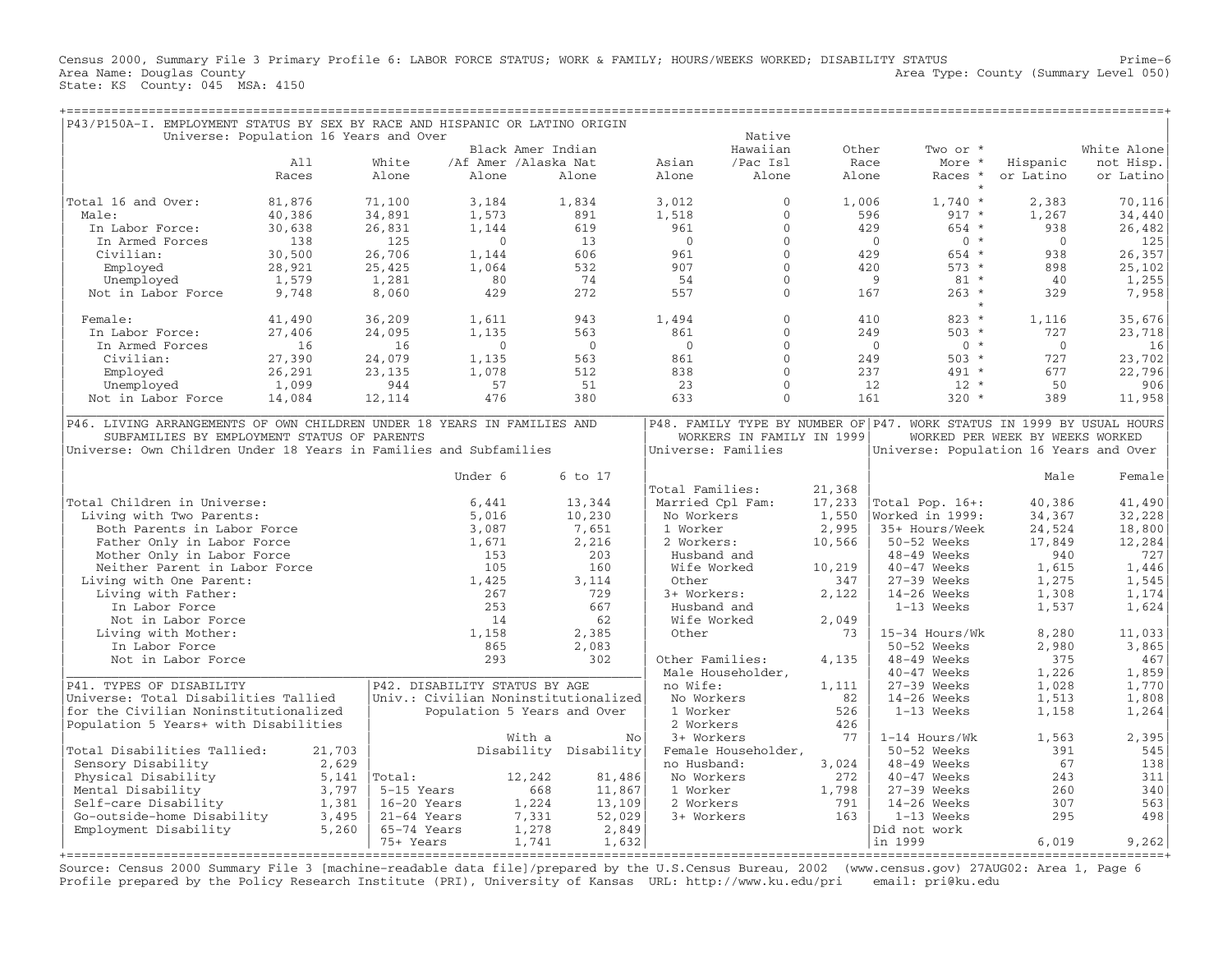+===================================================================================================================================================+|P50. OCCUPATION | PS1. CLASS OF WORKER BY INDUSTRY |Universe: Employed Civilians 16 and Over |Universe: Employed Civilians 16 & Over| | | | |Total Employed Civilians 16 and Over: 55,212 |Total Empl. Civilians 16+: 55,212| | Management, Profess. & Related Occupations: 22,301 Transportation & Material Moving: 2,254| All Industries except | | Management, Business, Financial Operations: 7,104 Supervisors, Transportation & Material | Agriculture, Forestry, | | Management (except Farmers/Farm Managers) 4,875 Moving Workers 85| Fishing, Hunting, Mining: 54,668| | Farmers and Farm Managers 308 Aircraft & Traffic Control 21| Private For−profit Wage | | Business & Financial Operations: 1,921 Motor Vehicle Operators 916| & Salary workers: 33,884| | Business Operations Specialists 1,034 Rail, Water & Other Transportation 79| Employee of Private | | Financial Specialists 887 Material Moving Workers 1,153| Company 32,464| | +−−−−−−−−−−−−−−−−−−−−−−−−−−−−−−−−−−−−−−−−−−−−−−−−−−−| Self−employed in Own | | Professional & Related Occupations: 15,197|P49. INDUSTRY | Incorporated Business 1,420| | Computer & Mathematical Occupations 1,431|Universe: Employed Civilians 16 and Over | Private Not−for−profit | | Architecture & Engineering Occupations: 870| | Wage & Salary workers 4,852| | Architects, Surveyors, Cartographers, |Total Empl. Civilians 16 and Over: 55,212| Local Government Workers 3,535| | & Engineers 522| Agriculture, Forestry, Fishing, | State Government Workers 8,316| | Drafters, Engineering & Map Technicians 348| Hunting & Mining: 544| Federal Govt Workers 1,052| | Life, Physical & Social Science Occupatns 1,034| Agric, Forestry, Fishing, & Hunting 497| Self−Employed in Own | | Community & Social Services 1,089| Mining 47| Not Incorp. Business 2,952| | Legal Occupations 722| | Unpaid Family Workers 77| | Education, Training & Library Occupations 6,040| Construction 3,498| | | Arts, Design, Entertainment, Sports, | Manufacturing 5,030| Agriculture, Forestry, | & Media Occupations 1,778| | Fishing, Hunting, Mining: 544| | Healthcare Practitioners & Technical Occ: 2,233| Wholesale Trade 973| | | Health Diagnosing, Treating Practitioners | Retail Trade 6,563| Agriculture, Forestry, | | & Technical Occupations 1,647| | Fishing & Hunting: 497| | Health Technologists & Technicians 586| Transportation, Warehousing | Private For−profit Wage | | | & Utilities: 1,734| & Salary workers: 205| | Service Occupations:  $9,177$ | Transportation & Warehousing  $1,274$ | Employee of Private | Healthcare Support Occupations 938| Utilities 460| Company 138| | Protective Service Occupations: 823| | Self−employed in Own | | Fire Fighting, Prevention, & Law | Information 2,449| Incorporated Business 67| | Enforcement Workers, inc Supervisors 449| | Private Not−for−profit | | Other Protective Services inc Supervisors 374| Finance, Insurance, Real Estate, | Wage & Salary workers 0| | Food Preparation & Serving 4,119| Rental & Leasing: 3,226| Local Govt Workers 0| | Building & Grounds Cleaning & Maintenance 1,519| Finance & Insurance 2,099| State Govt Workers 2| | Personal Care & Service 1,778| Real Estate & Rental & Leasing 1,127| Federal Govt Workers 8| | | | Self−Employed in Own | | Sales & Office Occupations: 13,810| Professional, Scientific, Management, | Not Incorp. Business 237| | Sales & Related Occupations 5,398| Administrative & Waste Management: 4,554| Unpaid Family Workers 45| | Office & Administrative Support 8,412| Professional, Scientific & Tech Serv 3,044| | | | Management of Companies & Enterprises 7| Mining: 47| | Farming, Fishing & Forestry 128| Admin, Support, Waste Management Serv 1,503| Private For−profit Wage |  $\vert$  & Salary workers:  $^{40}$ 0. 2008. [2018] Construction, Extraction & Maintenance Occ: 4,233| Educational, Health & Social Services: 16,151| Employee−Private Comp 40<br>Construction & Extraction Occupations: 2,620| Educational Services 10,647| Self-| Construction & Extraction Occupations: 2,620| Educational Services 10,647| Self−employed in Own | | Supervisors, Construction & | Health Care & Social Assistance 5,504| Incorporated Business 0| | Extraction Workers 326| | Private Not−for−profit | | Construction Trade Workers 2,286| Arts, Entertainment, Recreation, | Wage & Salary workers 0| | Extraction Workers 8| Accommodation & Food Services: 5,909| Local Govt Workers 0| | Installation, Maintenance & Repair Occupat 1,613| Arts, Entertainment & Recreation 1,240| State Govt Workers 0| | | Accommodation & Food Services 4,669| Federal Govt Workers 0| | Production, Transportation & Material | | Self−Employed in Own | | Moving Occupations: 5,563| Other Services (except Public Admin.) 2,402| Not Incorp. Business 7|

+===================================================================================================================================================+Source: Census 2000 Summary File 3 [machine−readable data file]/prepared by the U.S.Census Bureau, 2002 (www.census.gov) 27AUG02: Area 1, Page 7 Profile prepared by the Policy Research Institute (PRI), University of Kansas URL: http://www.ku.edu/pri email: pri@ku.edu

| Production Occupations 3,309| Public Administration 2,179| Unpaid Family Workers 0|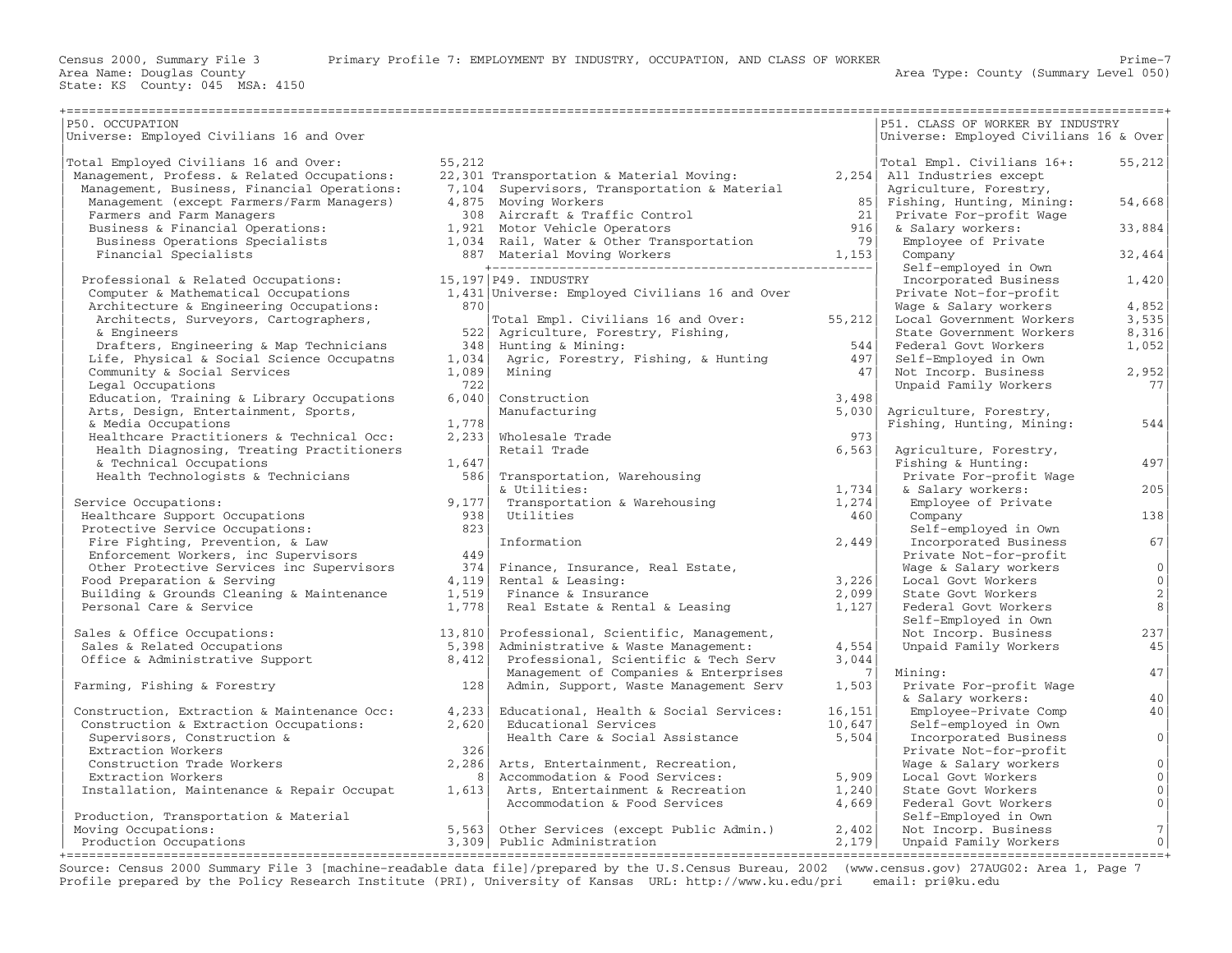Area Name: Douglas County<br>State: KS County: 045 MSA: 4150

Census 2000, Summary File 3 Primary Profile 8: PLACE OF WORK; TRAVEL TO WORK; VETERAN STATUS AND MILITARY SERVICE Prime−8

Area Type: County (Summary Level 050)

|                                                                                                                                                                                                                                                  |                                   | P30. MEANS OF TRANSPORTATION TO WORK                                                                                          |                | P39. ARMED FORCES STATUS/VETERAN STATUS BY AGE |                                                                 |                |
|--------------------------------------------------------------------------------------------------------------------------------------------------------------------------------------------------------------------------------------------------|-----------------------------------|-------------------------------------------------------------------------------------------------------------------------------|----------------|------------------------------------------------|-----------------------------------------------------------------|----------------|
|                                                                                                                                                                                                                                                  |                                   | Universe: Workers 16 Years and Over                                                                                           |                | Universe: Population 18 Years and Over         |                                                                 |                |
|                                                                                                                                                                                                                                                  |                                   |                                                                                                                               |                |                                                |                                                                 |                |
| Total Workers 16 and over:<br>54,496                                                                                                                                                                                                             |                                   | Total Workers 16 and over:                                                                                                    | 54,496         |                                                | 18 to 64                                                        | 65 and Over    |
| Worked in State of Residence:                                                                                                                                                                                                                    | 52,458                            | Car, Truck, or Van: 47,514                                                                                                    |                | Total 18 and Over: 71,643                      |                                                                 | 7,957          |
| Worked in State of Residence:<br>Worked in County of Residence 41,414<br>Worked Outside County of Residence 11,044<br>Worked Outside State of Residence 2,038                                                                                    |                                   |                                                                                                                               |                |                                                |                                                                 |                |
|                                                                                                                                                                                                                                                  |                                   | Drove Alone 11,924<br>Carpooled 5,590                                                                                         |                | In Armed Forces                                | 154                                                             | $\overline{0}$ |
|                                                                                                                                                                                                                                                  |                                   |                                                                                                                               |                | Civilian:                                      |                                                                 | 7,957          |
|                                                                                                                                                                                                                                                  |                                   | Public Transportation: 534<br>Bus or Trolley Bus 366                                                                          |                | Veteran<br>Nonveteran                          |                                                                 | 2,298          |
| Living in an MSA/PMSA:                                                                                                                                                                                                                           | 54,496                            |                                                                                                                               |                |                                                | $\begin{array}{r} 154 \\ 71,489 \\ 4,619 \\ 66,870 \end{array}$ | 5,659          |
|                                                                                                                                                                                                                                                  |                                   | Streetcar or Trolley Car                                                                                                      |                |                                                |                                                                 |                |
| Living in a Central City: 44,131<br>Worked in MSA/PMSA of Residence: 34,391                                                                                                                                                                      |                                   | (Público in Puerto Rico) 10<br>(Público in Puerto Rico) 10                                                                    |                |                                                |                                                                 |                |
|                                                                                                                                                                                                                                                  |                                   | Subway or Elevated                                                                                                            | $\overline{0}$ | P40. PERIOD OF MILITARY SERVICE                |                                                                 |                |
| Central City<br>Central City<br>Remainder of this MSA/PMSA<br>Morked Outside MSA/PMSA of Residence:<br>Worked in a Different MSA/PMSA:<br>2,740<br>Worked in a Different MSA/PMSA:<br>2,813<br>Remainder of Different MSA/PMSA 4,218<br>Remainde |                                   | Railroad                                                                                                                      | 6              | Universe: Civilian Veterans 18 Years and Over  |                                                                 |                |
|                                                                                                                                                                                                                                                  |                                   | Ferryboat                                                                                                                     | $\Omega$       |                                                |                                                                 |                |
|                                                                                                                                                                                                                                                  |                                   | Taxicab                                                                                                                       | 52             | Total Civilian Veterans 18 & Over:             |                                                                 | 6,917          |
|                                                                                                                                                                                                                                                  |                                   |                                                                                                                               |                |                                                |                                                                 |                |
|                                                                                                                                                                                                                                                  |                                   |                                                                                                                               | 17             | August 1990 or Later                           |                                                                 |                |
|                                                                                                                                                                                                                                                  |                                   |                                                                                                                               | 572            | (including Persian Gulf War):                  |                                                                 | 1,125          |
| Worked Outside any MSA/PMSA                                                                                                                                                                                                                      | 709                               | motorcycle<br>Bicycle<br>Walked<br>Other means                                                                                | 3,659          | Served in Vietnam Era                          |                                                                 | 92             |
|                                                                                                                                                                                                                                                  |                                   |                                                                                                                               | 194            | No Vietnam Era Service:                        |                                                                 | 1,033          |
|                                                                                                                                                                                                                                                  |                                   |                                                                                                                               |                | Served September 1980 or Later:                |                                                                 | 947            |
|                                                                                                                                                                                                                                                  |                                   | Worked at Home 2,006                                                                                                          |                | Served Under 2 Years                           |                                                                 | 262            |
|                                                                                                                                                                                                                                                  |                                   |                                                                                                                               |                | Served 2 or More Years                         |                                                                 | 685            |
|                                                                                                                                                                                                                                                  |                                   |                                                                                                                               |                | Served Prior to September 1980                 |                                                                 | 86             |
|                                                                                                                                                                                                                                                  |                                   | P31. TRAVEL TIME TO WORK<br>Universe: Workers 16 Years and Over                                                               |                |                                                |                                                                 |                |
|                                                                                                                                                                                                                                                  |                                   |                                                                                                                               |                | May 1975-July 1990 Only:                       |                                                                 | 1,041          |
| Living in Remainder of an MSA/PMSA:<br>Worked in MSA/PMSA of Residence:<br>Central City<br>Remainder of this MSA/PMSA and the 1246<br>Remainder of this MSA/PMSA and the 2,777<br>Worked Outside MSA/PMSA and the 2,995<br>Central City<br>R     |                                   | Total Workers 16 and over:                                                                                                    | 54,496         | September 1980-July 1990 Only:                 |                                                                 | 596<br>146     |
|                                                                                                                                                                                                                                                  |                                   |                                                                                                                               |                | Served Under 2 Years<br>Served 2 or More Years |                                                                 | 450            |
|                                                                                                                                                                                                                                                  |                                   | Did not Work at Home:                                                                                                         | 52,490         | Other May 1975-July 1990 Service               |                                                                 | 445            |
| Not Living in an MSA/PMSA:<br>Worked in an MSA/PMSA:<br>Central City<br>Remainder of MSA/PMSA<br>Worked Outside any MSA/PMSA 00<br>Not Living in an MSA/PMSA:                                                                                    | $\overline{0}$                    |                                                                                                                               |                |                                                |                                                                 |                |
|                                                                                                                                                                                                                                                  |                                   | Less than 5 Minutes                                                                                                           | 2,852          | Vietnam Era, no Korean War,                    |                                                                 |                |
|                                                                                                                                                                                                                                                  | $\overline{0}$                    | 5 to 9 Minutes                                                                                                                | 9,871          | no World War II,                               |                                                                 |                |
|                                                                                                                                                                                                                                                  | $\overline{0}$                    | 5 to 9 Minutes 9,8/1<br>10 to 14 Minutes 12,239<br>15 to 19 Minutes 8,703                                                     |                | no August 1990 or Later                        |                                                                 | 1,955          |
|                                                                                                                                                                                                                                                  |                                   |                                                                                                                               |                | Vietnam Era and Korean War,                    |                                                                 |                |
|                                                                                                                                                                                                                                                  |                                   | 20 to 24 Minutes<br>25 to 29 Minutes                                                                                          | 4,426          | no World War II,                               |                                                                 |                |
| Living in a Place:                                                                                                                                                                                                                               | 48,282                            |                                                                                                                               | 1,727          | no August 1990 or Later                        |                                                                 | 52             |
|                                                                                                                                                                                                                                                  |                                   |                                                                                                                               |                | Vietnam Era, Korean War,                       |                                                                 |                |
|                                                                                                                                                                                                                                                  |                                   |                                                                                                                               |                | and World War II,                              |                                                                 |                |
| Living in a Place:<br>Worked in Place of Residence<br>Worked Outside Place of Residence<br>Not Living in a Place<br>Not Living in a Place                                                                                                        | $33, 55$<br>$14, 743$<br>$6, 214$ | 30 to 34 Minutes<br>35 to 39 Minutes<br>40 to 44 Minutes<br>45 to 59 Minutes<br>60 to 89 Minutes<br>90 Minutes or More<br>564 |                | no August 1990 or Later                        |                                                                 | 51             |
|                                                                                                                                                                                                                                                  |                                   |                                                                                                                               |                |                                                |                                                                 |                |
| Living in 12 Selected States:<br>CT/ME/MA/MI/MN/NH/NJ/NY/PA/RI/VT/WI<br>CT/ME/MA/MI/MN/NH/NJ/NY/PA/RI/VT/WI<br>0                                                                                                                                 |                                   |                                                                                                                               |                | February 1955-July 1964 Only                   |                                                                 | 671            |
|                                                                                                                                                                                                                                                  |                                   |                                                                                                                               |                |                                                |                                                                 |                |
|                                                                                                                                                                                                                                                  |                                   |                                                                                                                               |                | Korean War, no Vietnam Era,                    |                                                                 |                |
|                                                                                                                                                                                                                                                  |                                   |                                                                                                                               |                | no World War II                                |                                                                 | 697            |
| Worked Outside MCD of Residence<br>Not Living in the 12 Selected States 54,496                                                                                                                                                                   |                                   | Mean Travel Time: 19.4 minutes                                                                                                |                | Korean War and World War II,                   |                                                                 |                |
|                                                                                                                                                                                                                                                  |                                   |                                                                                                                               |                | no Vietnam Era                                 |                                                                 | 85             |
|                                                                                                                                                                                                                                                  |                                   | Worked at Home                                                                                                                | 2,006          |                                                |                                                                 |                |
|                                                                                                                                                                                                                                                  |                                   |                                                                                                                               |                | World War II, no Korean War,                   |                                                                 |                |
|                                                                                                                                                                                                                                                  |                                   |                                                                                                                               |                | no Vietnam Era                                 |                                                                 | 1,201          |
|                                                                                                                                                                                                                                                  |                                   |                                                                                                                               |                |                                                |                                                                 |                |
|                                                                                                                                                                                                                                                  |                                   |                                                                                                                               |                | Other Service Only                             |                                                                 | 39             |
|                                                                                                                                                                                                                                                  |                                   |                                                                                                                               |                |                                                |                                                                 |                |
|                                                                                                                                                                                                                                                  |                                   |                                                                                                                               |                |                                                |                                                                 |                |

Source: Census 2000 Summary File 3 [machine−readable data file]/prepared by the U.S.Census Bureau, 2002 (www.census.gov) 27AUG02: Area 1, Page 8 Profile prepared by the Policy Research Institute (PRI), University of Kansas URL: http://www.ku.edu/pri email: pri@ku.edu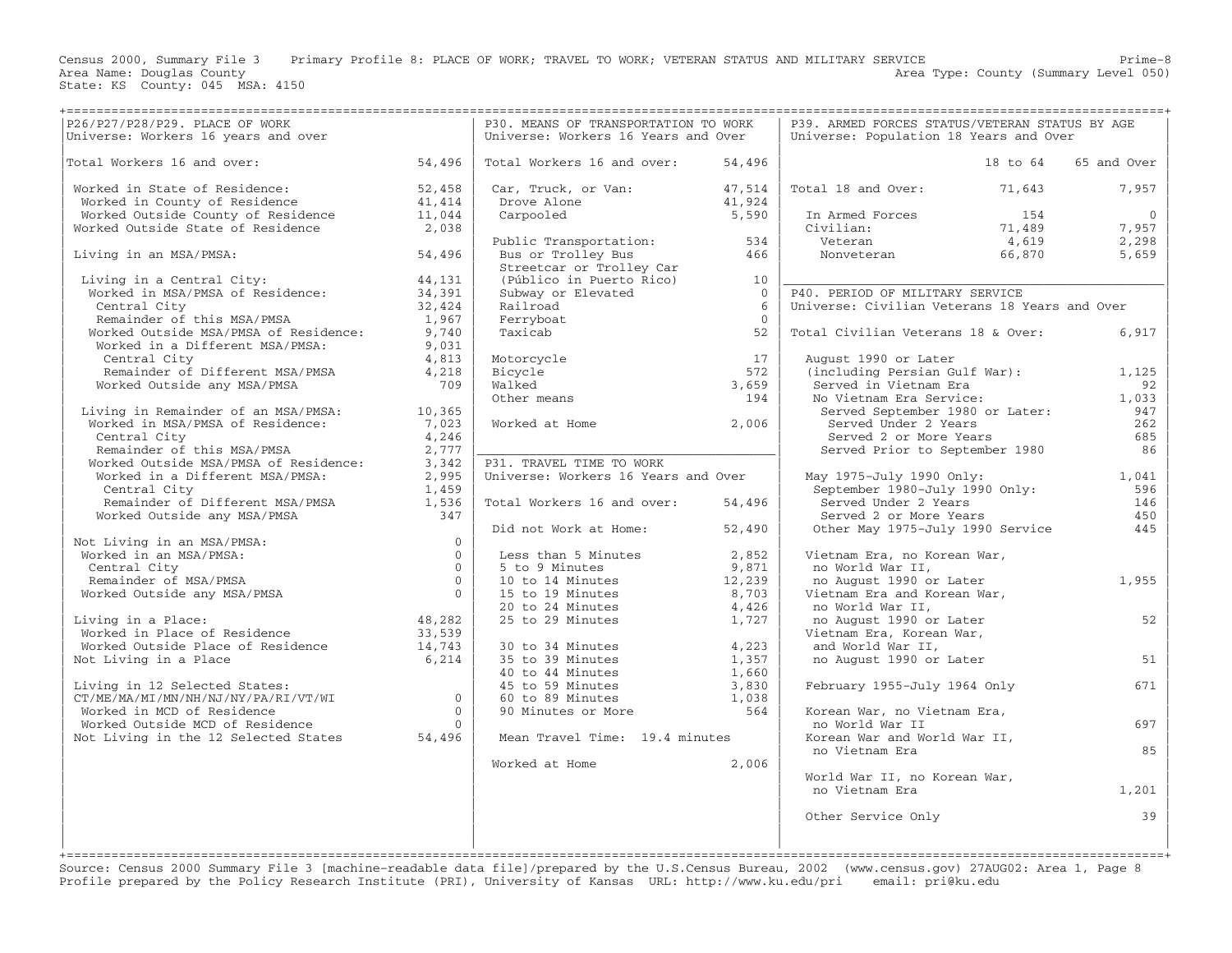Census 2000, Summary File 3 Primary Profile 9: HOUSEHOLD, FAMILY AND PER CAPITA INCOME IN 1999 BY RACE & HISP/LATINO Prime−9 Area Name: Douglas County (Summary Level 050) (Area Type: County (Summary Level 050) State: KS County: 045 MSA: 4150

+===================================================================================================================================================+

|P52/P53/P54/P151A−I/P152A−I/P153A−I. HOUSEHOLD INCOME IN 1999 BY RACE AND HISPANIC/LATINO ORIGIN OF HOUSEHOLDER |

| P3Z/P33/P34/PI3IA-I/PI3ZA-I/PI33A-I. HOUSEHOLD INCOME IN 1999 BY KACE AND HISPANIC/LATINO OKIGIN OF HOUSEHOLDEK<br>Universe: Households                                                                          |          |          |                      |                      |          |              |                |                                       |                   |              |                                      |
|------------------------------------------------------------------------------------------------------------------------------------------------------------------------------------------------------------------|----------|----------|----------------------|----------------------|----------|--------------|----------------|---------------------------------------|-------------------|--------------|--------------------------------------|
|                                                                                                                                                                                                                  |          |          |                      | Black Amer Indian    |          | Nat Hawaiian |                | Other                                 | Two or *          |              | White Alone                          |
|                                                                                                                                                                                                                  | A11      | White    |                      | /Af Amer /Alaska Nat | Asian    |              | /Pac Isl       | Race                                  | More *            | Hispanic     | not Hisp.                            |
|                                                                                                                                                                                                                  | Races    | Alone    | Alone                | Alone                | Alone    |              | Alone          | Alone                                 | Races *           | or Latino    | or Latino                            |
| Total Households:                                                                                                                                                                                                | 38,526   | 33,952   | 1,478                | 642                  | 1,205    |              | $\mathbf{0}$   | 424                                   | $825 *$           | 967          | 33,572                               |
| Less than $$10,000$                                                                                                                                                                                              | 4,601    | 3,662    | 280                  | 69                   | 292      |              | $\mathbf 0$    | 116                                   | $182 *$           | 162          | 3,632                                |
| $$10,000 - $14,999$                                                                                                                                                                                              | 2,689    | 2,286    | 105                  | 76                   | 120      |              | $\mathbf{0}$   | 23                                    | 79 *              | 67           | 2,242                                |
| $$15,000 - $19,999$                                                                                                                                                                                              | 2,668    | 2,213    | 174                  | 59                   | 115      |              | $\mathbf{0}$   | 27                                    | $80 *$            | 89           | 2,157                                |
| $$20,000 - $24,999$                                                                                                                                                                                              | 2,808    | 2,356    | 158                  | 60                   |          | 93           | $\mathbf{0}$   | 75                                    | 66 *              | 110          | 2,347                                |
| $$25,000 - $29,999$                                                                                                                                                                                              | 2,657    | 2,415    | 87                   | 59                   |          | 46           | $\mathbf{0}$   | 11                                    | $39 *$            | 54           | 2,405                                |
|                                                                                                                                                                                                                  |          |          | 87                   | 52                   |          | 95           | $\Omega$       | 11                                    | $57 *$            | 76           | 2,036                                |
| $$30,000 - $34,999$                                                                                                                                                                                              | 2,380    | 2,078    | 82                   |                      |          | 47           | $\Omega$       | - 5                                   | $76*$             | 17           |                                      |
| $$35,000 - $39,999$                                                                                                                                                                                              | 2,548    | 2,300    |                      | 38                   |          |              | $\mathbf{0}$   | 11                                    | $21 *$            | 82           | 2,294                                |
| $$40,000 - $44,999$                                                                                                                                                                                              | 2,096    | 1,936    | 25                   | 30                   |          | 73           |                |                                       |                   |              | 1,882                                |
| $$45,000 - $49,999$                                                                                                                                                                                              | 1,815    | 1,534    | 100                  | 36                   |          | 66           | $\Omega$       | 27                                    | $52 *$            | 48           | 1,518                                |
| $$50,000 - $59,999$                                                                                                                                                                                              | 3,412    | 3,092    | 109                  | 53                   |          | 32           | $\Omega$       | 51                                    | $75 *$            | 83           | 3,075                                |
| $$60,000 - $74,999$                                                                                                                                                                                              | 3,876    | 3,607    | 113                  | 28                   |          | 50           | $\mathbf{0}$   | 32                                    | 46 *              | 101          | 3,550                                |
| $$75,000 - $99,999$                                                                                                                                                                                              | 3,494    | 3,262    | 97                   | 44                   |          | 42           | $\mathbf{0}$   | 19                                    | $30 *$            | 45           | 3,236                                |
| $$100,000 - $124,999$                                                                                                                                                                                            | 1,426    | 1,337    | 17                   | 11                   |          | 38           | $\Omega$       | 8                                     | $15 *$            | $\mathbf{0}$ | 1,337                                |
| $$125,000 - $149,999$                                                                                                                                                                                            | 729      | 651      | 24                   | 14                   |          | 40           | $\mathbf{0}$   | $\mathbf{0}$                          | $0 *$             | 20           | 643                                  |
| $$150,000 - $199,999$                                                                                                                                                                                            | 651      | 586      | 10                   | 13                   |          | 34           | $\mathbf{0}$   | 8                                     | $0 *$             | 13           | 581                                  |
| \$200,000 or more                                                                                                                                                                                                | 676      | 637      | 10                   | $\mathbf{0}$         |          | 22           | $\mathbf{0}$   | $\Omega$                              | $7 *$<br>$\star$  | $\Omega$     | 637                                  |
| Median                                                                                                                                                                                                           | \$37,547 | \$39,151 | \$25,632             | \$29,737             | \$24,125 |              | \$0\$          | \$23,314                              | $$26, 250$ *      | \$30,083     | \$39,164                             |
| Mean                                                                                                                                                                                                             | \$50,570 | \$52,293 | \$37,956             | \$39,087             | \$39,039 |              |                | \$33,255                              | $$36,922$ *       | \$36,983     | \$52,423                             |
| P76-82/P154A-I/P155A-I/P156A-I/P157A-I. FAMILY AND NONFAMILY INCOME IN 1999 BY RACE OF HOUSEHOLDER; PER CAPITA INCOME IN 1999 BY INDIVIDUAL RACE<br>Three Universes: Families, Nonfamily Households, All Persons |          |          |                      | Black Amer Indian    |          | Nat Hawaiian | Other          | Two or *                              |                   |              | White Alone +-----------             |
|                                                                                                                                                                                                                  | A11      | White    | /Af Amer /Alaska Nat |                      | Asian    | /Pac Isl     | Race           | More *                                | Hispanic          | not Hisp.    | Nonfamily                            |
|                                                                                                                                                                                                                  | Races    | Alone    | Alone                | Alone                | Alone    | Alone        | Alone          |                                       | Races * or Latino | or Latino    | Households                           |
| Total Families:                                                                                                                                                                                                  | 21,368   | 18,861   | 868                  | 386                  | 593      | $\mathbf{0}$ | 239            | $421 *$                               | 557               | 18,638       | 17,158                               |
| Less than $$10,000$                                                                                                                                                                                              | 893      | 589      | 89                   | 42                   | 91       | $\Omega$     | 47             | $35 *$                                | 65                | 571          | 3,842                                |
| $$10,000 - $14,999$                                                                                                                                                                                              | 629      | 511      | 34                   | 24                   | 16       | $\mathbf{0}$ | 17             | $27 *$                                | 17                | 511          | 2,127                                |
| $$15,000 - $19,999$                                                                                                                                                                                              | 900      | 664      | 94                   | 25                   | 55       | $\mathbf{0}$ | 18             | $44$ *                                | 54                | 640          | 1,883                                |
| $$20,000 - $24,999$                                                                                                                                                                                              | 1,021    | 818      | 95                   | 39                   | 50       | $\Omega$     | 10             | $9 *$                                 | 22                | 806          | 1,849                                |
| $$25,000 - $29,999$                                                                                                                                                                                              | 1,101    | 956      | 82                   | 16                   | 28       | $\mathbf{0}$ | $\overline{0}$ | $19 *$                                | 15                | 954          | 1,497                                |
| $$30,000 - $34,999$                                                                                                                                                                                              | 1,222    | 1,011    | 56                   | 31                   | 60       | 0            | 19             | $45 *$                                | 67                | 980          | 1,208                                |
| $$35,000 - $39,999$                                                                                                                                                                                              | 1,306    | 1,183    | 36                   | 31                   | 13       | $\mathbf{0}$ | 13             | $30 *$                                | 23                | 1,177        | 1,251                                |
| $$40,000 - $44,999$                                                                                                                                                                                              | 1,323    | 1,234    | 8                    | 30                   | 24       | $\mathbf{0}$ | 11             | $16 *$                                | 61                | 1,201        | 745                                  |
| $$45,000 - $49,999$                                                                                                                                                                                              | 1,241    | 1,021    | 95                   | 18                   | 45       | 0            | 17             | $45 *$                                | 33                | 1,010        | 525                                  |
| $$50,000 - $59,999$                                                                                                                                                                                              | 2,547    | 2,345    | 43                   | 41                   | 18       | $\Omega$     | 34             | 66 *                                  | 66                | 2,328        | 779                                  |
| $$60,000 - $74,999$                                                                                                                                                                                              | 3,167    | 2,960    | 84                   | 38                   | 31       | $\Omega$     | 18             | $36 *$                                | 65                | 2,921        | 643                                  |
| $$75,000 - $99,999$                                                                                                                                                                                              | 2,937    | 2,734    | 102                  | 13                   | 42       | $\mathbf{0}$ | 19             | $27 *$                                | 36                | 2,717        | 457                                  |
| $$100,000 - $124,999$                                                                                                                                                                                            | 1,249    | 1,177    | 8                    | 11                   | 30       | $\Omega$     | 8              | $15 *$                                | $\Omega$          | 1,177        | 154                                  |
| $$125,000 - $149,999$                                                                                                                                                                                            | 664      | 586      | 24                   | 14                   | 40       | $\Omega$     | $\Omega$       | $0 *$                                 | 2.0               | 578          | 54                                   |
| $$150,000 - $199,999$                                                                                                                                                                                            | 580      | 517      | 8                    | 13                   | 34       | 0            | 8              | $\mathbf{0}$<br>$\star$               | 13                | 512          | 56                                   |
| \$200,000 or more                                                                                                                                                                                                | 588      | 555      | 10                   | $\mathbf{0}$         | 16       | $\mathbf{0}$ | $\mathbf{0}$   | $7 *$                                 | $\mathbf{0}$      | 555          | 88                                   |
|                                                                                                                                                                                                                  |          |          |                      |                      |          |              |                |                                       |                   |              |                                      |
| Family Median                                                                                                                                                                                                    | \$53,991 | \$56,167 | \$33,519             | \$37,794             | \$34,698 | \$0          | \$39,135       | $$40,234$ *                           | \$40,881          | \$56,314     | N/A                                  |
| Family Mean                                                                                                                                                                                                      | \$67,609 | N/A      | N/A                  | N/A                  | N/A      | N/A          | N/A            | $N/A$ *<br>$\star$                    | N/A               | N/A          | N/A                                  |
| NonFamily Median                                                                                                                                                                                                 | N/A      | \$22,496 | \$16,905             | \$20,417             | \$15,053 | \$0          | \$20,966       | $$15,341$ *                           | \$20,444          | \$22,570     | \$21,780                             |
| NonFamily Mean                                                                                                                                                                                                   | N/A      | N/A      | N/A                  | N/A                  | N/A      | N/A          | N/A            | $N/A$ *                               | N/A               | N/A          | \$27,987                             |
|                                                                                                                                                                                                                  |          |          |                      |                      |          |              |                |                                       |                   |              |                                      |
| Per Capita-All Pers                                                                                                                                                                                              | \$19,952 | \$21,136 | \$14,160             | \$12,102             | \$14,423 | \$0          | \$13,462       | $$9,081$ *<br>======================= | \$12, 112         | \$21,272     | N/A<br>============================= |

Source: Census 2000 Summary File 3 [machine−readable data file]/prepared by the U.S.Census Bureau, 2002 (www.census.gov) 27AUG02: Area 1, Page 9 Profile prepared by the Policy Research Institute (PRI), University of Kansas URL: http://www.ku.edu/pri email: pri@ku.edu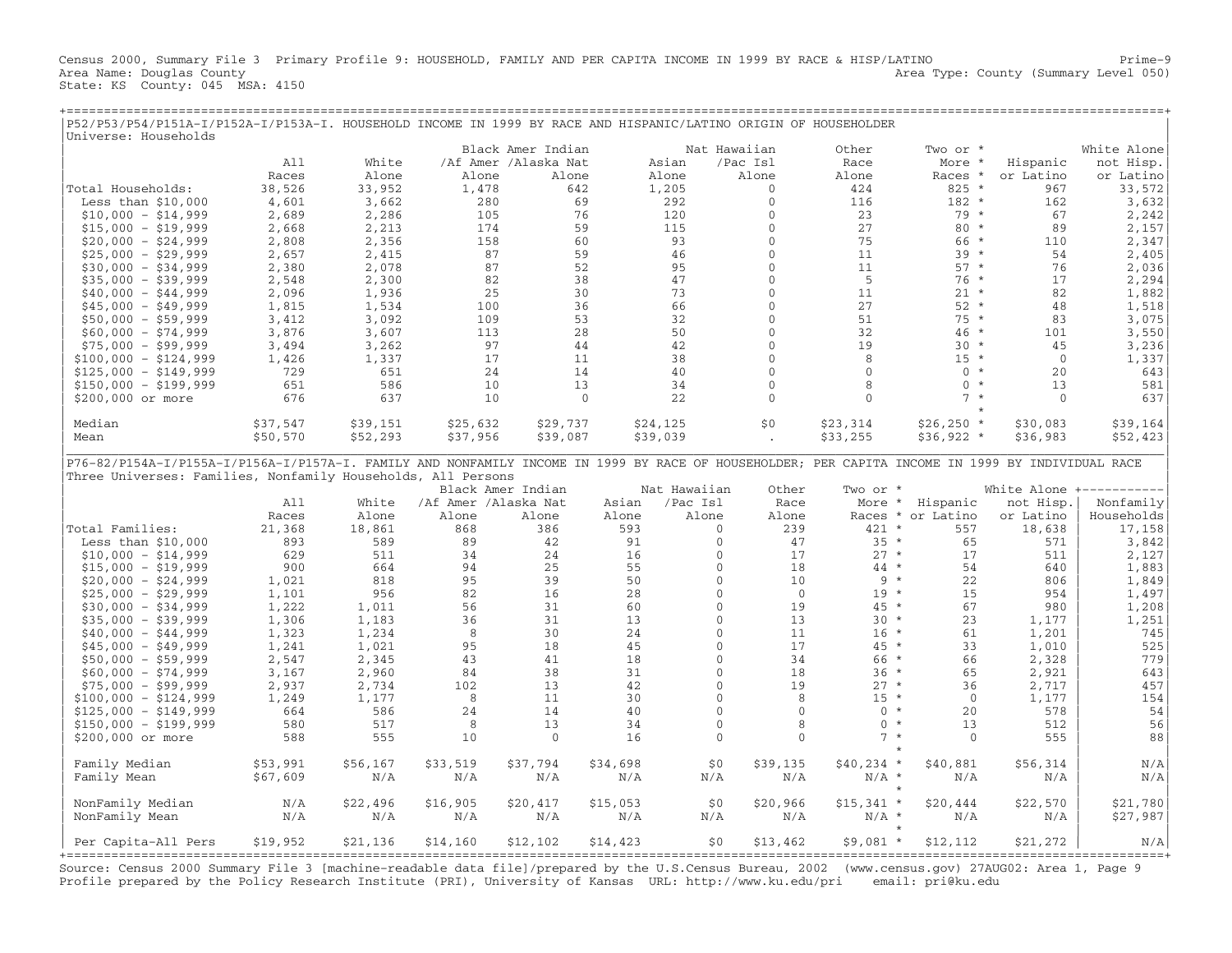Census 2000, Summary File 3 Primary Profile 10: SOURCE OF INCOME, EARNINGS; POVERTY STATUS OF PERSONS BY RACE/HISPANIC Prime−10 Area Type: County (Summary Level 050) Area Name: Douglas County<br>State: KS County: 045 MSA: 4150

| P58-P75. SOURCE OF HOUSEHOLD INCOME IN 1999                                      |                             |              | P85/PCT47. MEDIAN EARNINGS IN 1999            |                      |         |                                                  |           |                     | PCT50. RATIO OF INCOME IN 1999 TO POVERTY LEVEL BY AGE |                |                                     |
|----------------------------------------------------------------------------------|-----------------------------|--------------|-----------------------------------------------|----------------------|---------|--------------------------------------------------|-----------|---------------------|--------------------------------------------------------|----------------|-------------------------------------|
| Nine Universes: Households with Income from                                      | Each Specified Source       |              | Univ.: Population 16 and Over with Earnings   |                      |         |                                                  |           |                     | Univ: Population for Whom Poverty Status is Determined |                |                                     |
|                                                                                  |                             |              |                                               |                      |         | -Median Earnings in 1999-                        |           |                     | Under 5                                                | 5 to 11        | 12 to 17                            |
|                                                                                  | Households                  | Mean         |                                               | Worked Full-time     |         |                                                  |           |                     |                                                        |                |                                     |
|                                                                                  | with                        | from         |                                               | Year-round           |         | Total                                            |           | Total Universe:     | 5,518                                                  | 7,802          | 6,841                               |
|                                                                                  | Source                      | Source       |                                               |                      |         |                                                  |           | Under 0.50          | 224                                                    | 235            | 249                                 |
|                                                                                  |                             |              | Both Sexes:                                   | \$31,084             |         | \$16,400                                         |           | $0.50 - 0.74$       | 177                                                    | 179            | 133                                 |
| Earnings                                                                         | 33,717                      | \$46,900     | Male                                          | \$35,577             |         | \$20,760                                         |           | $0.75 - 0.99$       | 251                                                    | 258            | 154                                 |
|                                                                                  |                             |              | Female                                        | \$27,225             |         | \$12,437                                         |           | $1.00 - 1.24$       | 228                                                    | 285            | 179                                 |
| Wages or Salary                                                                  | 32,853                      | \$44,280     |                                               |                      |         |                                                  |           | $1.25 - 1.49$       | 270                                                    | 327            | 196                                 |
|                                                                                  |                             |              | P88. RATIO OF INCOME IN 1999 TO POVERTY LEVEL |                      |         |                                                  |           | $1.50 - 1.74$       | 327                                                    | 356            | 264                                 |
| Self Employment                                                                  | 5,455                       | \$23,212     | Universe: Population for Whom Poverty         |                      |         |                                                  |           | $1.75 - 1.84$       | 163                                                    | 214            | 156                                 |
|                                                                                  |                             |              |                                               | Status is Determined |         |                                                  |           | $1.85 - 1.99$       | 187                                                    | 194            | 140                                 |
| Interest, Dividends,                                                             |                             |              |                                               |                      |         | Cumulative                                       |           | $2.00$ & over       | 3,691                                                  | 5,754          | 5,370                               |
| or Net Rental                                                                    | 15,034                      | \$10,934     |                                               |                      | Persons | Percent                                          |           |                     |                                                        |                |                                     |
|                                                                                  |                             |              |                                               |                      |         |                                                  |           |                     | 18 to 44                                               |                | 45 to 64 65 and Over                |
| Social Security                                                                  | 6,434                       | \$12,197     | Total Universe:                               |                      | 91,369  | 100.0%                                           |           |                     |                                                        |                |                                     |
|                                                                                  |                             |              | Under 0.50                                    |                      | 7,526   | 8.2%                                             |           | Total Universe:     | 46,728                                                 | 16,980         | 7,500                               |
| Supplemental                                                                     |                             |              | $0.50 - 0.74$                                 |                      | 3,487   | 12.1%                                            |           | Under 0.50          | 6,288                                                  | 316            | 214                                 |
|                                                                                  | 936                         | \$6,331      | $0.75 - 0.99$                                 |                      | 3,473   | 15.9%                                            |           | $0.50 - 0.74$       | 2,639                                                  | 259            | 100                                 |
| Security (SSI)                                                                   |                             |              | $1.00 - 1.24$                                 |                      | 3,803   | 20.0%                                            |           | $0.75 - 0.99$       | 2,309                                                  | 269            | 232                                 |
|                                                                                  | 687                         |              |                                               |                      |         |                                                  |           |                     |                                                        | 249            | 260                                 |
| Public Assistance                                                                |                             | \$2,413      | $1.25 - 1.49$                                 |                      | 3,741   | 24.1%<br>28.1%                                   |           | $1.00 - 1.24$       | 2,602                                                  | 355            | 156                                 |
|                                                                                  |                             |              | $1.50 - 1.74$                                 |                      | 3,618   |                                                  |           | $1.25 - 1.49$       | 2,437                                                  |                |                                     |
| Retirement                                                                       | 4,184                       | \$20,038     | $1.75 - 1.84$                                 |                      | 1,726   | 30.0%                                            |           | $1.50 - 1.74$       | 1,995                                                  | 368            | 308                                 |
|                                                                                  |                             |              | $1.85 - 1.99$                                 |                      | 1,832   | 32.0%                                            |           | $1.75 - 1.84$       | 892                                                    | 136            | 165                                 |
| Other Types                                                                      | 4,344                       | \$7,511      | $2.00$ & over                                 |                      | 62,163  | 100.0%                                           |           | $1.85 - 1.99$       | 933                                                    | 173            | 205                                 |
|                                                                                  |                             |              |                                               |                      |         |                                                  |           | $2.00$ & over       | 26,633                                                 | 14,855         | 5,860                               |
| P87/P159A-I. POVERTY STATUS IN 1999 BY AGE BY RACE AND HISPANIC OR LATINO ORIGIN |                             |              |                                               |                      |         |                                                  |           |                     |                                                        |                |                                     |
| Universe: Population for Whom Poverty Status is Determined                       |                             |              |                                               |                      |         |                                                  |           |                     |                                                        |                |                                     |
|                                                                                  |                             |              |                                               |                      |         | ---- Black/African ---- -- American Indian/--    |           |                     |                                                        |                |                                     |
|                                                                                  | $--- - -$ All Races $--- -$ |              | $---$ White Alone $---$                       |                      |         | American Alone                                   |           | Alaska Native Alone |                                                        |                | $---$ Asian Alone $---$             |
|                                                                                  | Below                       | Above        | Below                                         | Above                |         | Below                                            | Above     | Below               | Above                                                  | Below          | Above                               |
|                                                                                  |                             |              |                                               |                      |         |                                                  |           |                     |                                                        |                |                                     |
| Total Universe:                                                                  | 14,486                      | 76,883       | 11,478                                        | 67,360               |         | 856                                              | 2,966     | 353                 | 1,413                                                  | 868            | 2,072                               |
| Under 5 Years                                                                    | 652                         | 4,866        | 382                                           | 3,906                |         | 92                                               | 2.03      | 50                  | 118                                                    | 9              | 146                                 |
| 5 Years                                                                          | 84                          | 908          | 55                                            | 795                  |         | 8                                                | 20        | 13                  | $\overline{\phantom{a}}$                               | $\overline{0}$ | 9                                   |
| 6 to 11 Years                                                                    | 588                         | 6,222        | 362                                           | 5,263                |         | 61                                               | 310       | 46                  | 130                                                    | 2              | 81                                  |
| 12 to 17 Years                                                                   | 536                         | 6,305        | 376                                           | 5,400                |         | 73                                               | 318       | 20                  | 148                                                    | 12             | 116                                 |
| 18 to 64 Years                                                                   | 12,080                      | 51,628       | 9,815                                         | 45,521               |         | 600                                              | 1,907     | 215                 | 972                                                    | 845            | 1,659                               |
| 65 to 74 Years                                                                   | 281                         | 3,846        | 235                                           | 3,496                |         | 19                                               | 181       | 9                   | 18                                                     | $\Omega$       | 52                                  |
| 75 Years & Over                                                                  | 265                         | 3,108        | 253                                           | 2,979                |         | $\overline{\mathbf{3}}$                          | 27        | $\mathbf{0}$        | 24                                                     | $\mathbf{0}$   | 9                                   |
|                                                                                  |                             |              |                                               |                      |         |                                                  |           |                     |                                                        |                |                                     |
|                                                                                  | Native Hawaiian & Other     |              |                                               |                      |         |                                                  |           |                     |                                                        |                | $---$ White Alone $---$             |
|                                                                                  | Pacific Islander Alone      |              | -- Other Race Alone --                        |                      |         | -- Two or More Races -- * - Hispanic or Latino - |           |                     |                                                        |                | not Hispanic or Latino              |
|                                                                                  | Below                       | Above        | Below                                         | Above                |         | Below                                            | Above *   | Below               | Above                                                  | Below          | Above                               |
|                                                                                  |                             |              |                                               |                      |         |                                                  |           |                     |                                                        |                |                                     |
| Total Universe:                                                                  | $\Omega$                    | $\Omega$     | 310                                           | 884                  |         | 621                                              | $2,188$ * | 639                 | 2,304                                                  | 11,265         | 66,409                              |
| Under 5 Years                                                                    | $\overline{0}$              | $\mathbf{0}$ | $\circ$                                       | 90                   |         | 119                                              | $403 *$   | 50                  | 251                                                    | 377            | 3,834                               |
| 5 Years                                                                          | $\Omega$                    | $\mathbf 0$  | $\Omega$                                      | $\bigcirc$           |         | 8 <sup>8</sup>                                   | $81 *$    | $\bigcirc$          | 8                                                      | 55             | 795                                 |
| 6 to 11 Years                                                                    | $\mathbf{0}$                | $\mathbf 0$  | 5                                             | 59                   |         | 112                                              | $379 *$   | 33                  | 210                                                    | 341            | 5,159                               |
| 12 to 17 Years                                                                   | $\mathbf{0}$                | $\mathbf 0$  | $\Omega$                                      | 77                   |         | 55                                               | $246 *$   | 52                  | 254                                                    | 345            | 5,303                               |
| 18 to 64 Years                                                                   | $\Omega$                    | $\mathbf{0}$ | 287                                           | 620                  |         | 318                                              | $949 *$   | 486                 | 1,494                                                  | 9,659          | 44,883                              |
| 65 to 74 Years                                                                   | $\mathbf{0}$                | $\circ$      | 9                                             | 38                   |         | 9                                                | $61 *$    | 9                   | 67                                                     | 235            | 3,476                               |
| 75 Years & Over                                                                  | $\mathbf 0$                 | $\mathbf{0}$ | $\overline{9}$                                | $\overline{0}$       |         | $\mathbf{0}$                                     | $69 *$    | 9                   | 20                                                     | 253            | 2,959                               |
|                                                                                  |                             |              |                                               |                      |         |                                                  |           |                     |                                                        |                | =================================== |

Source: Census 2000 Summary File 3 [machine−readable data file]/prepared by the U.S.Census Bureau, 2002 (www.census.gov) 27AUG02: Area 1, Page 10 Profile prepared by the Policy Research Institute (PRI), University of Kansas URL: http://www.ku.edu/pri email: pri@ku.edu